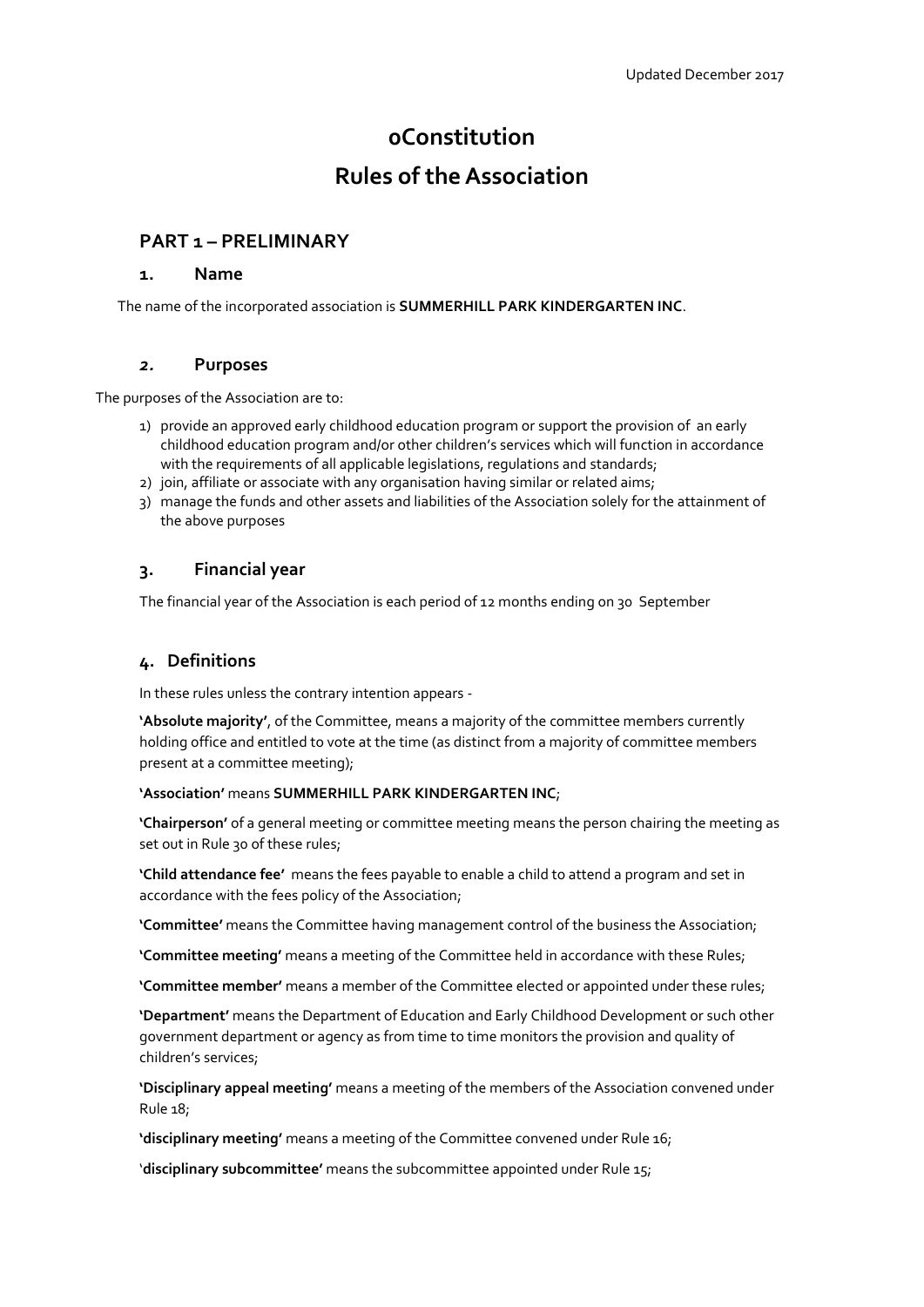**'fee'** means any monies payable by members of the Association,(not including child attendance fees) such as annual membership or joining fees/subscriptions;

#### **'financial year'** means the 12 month period specified in Rule 3;

'**general meeting'** means a general meeting of all the members of the Association convened in accordance with Part 4 of these Rules and includes an annual general meeting, and a special general meeting but does not include a disciplinary appeal meeting;

**'member'** means a member of the Association;

**'the Act'** means the *Associations Incorporation Reform Act 2012* and includes any regulations made under that Act;

**'the Registrar'** means the Registrar of Incorporated Associations;

*'***Relevant documents'** means records or other documents, however compiled, recorded or stored, that relate to the incorporation and management of the Association, including membership records, accounts, accounting records and documents relating to transactions, dealings, business or property of the Association;

**'special resolution'** means a resolution that requires not less than three-quarters of the members present at a general meeting to vote in favour of the resolution.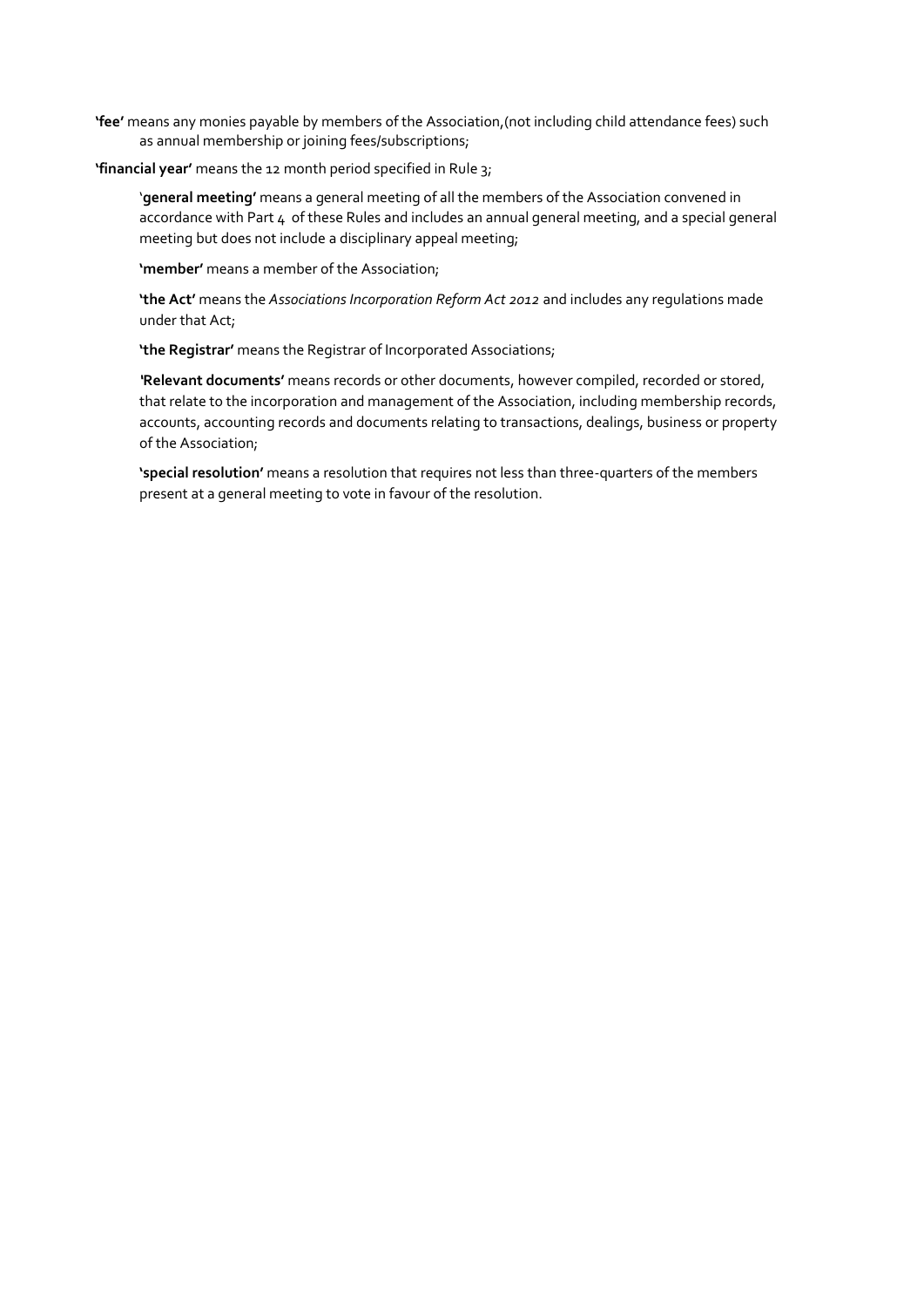# **PART 2 – POWERS OF ASSOCIATION**

## **5. Powers of Association**

- 1) Subject to the Act, the Association has power to do all things incidental or conducive to achieve its purposes.
- 2) Without limiting Rule  $5(1)$ , the Association may
	- a) Acquire, hold and dispose of real or personal property;
	- b) Open and operate accounts with financial institutions;
	- c) Invest its money in any security in which trust monies may lawfully be invested;
	- d) Raise and borrow money on any terms and in any manner as it thinks fit;
	- e) Secure the repayment of money raised or borrowed, or the repayment of a debt or liability;
	- f) Appoint agents to transact business on its behalf, including enter into arrangements such as cluster management arrangements, with another organisation to fulfil its purposes;
	- g) Enter into any contract it considers necessary or desirable.
- 3) The Association may only exercise its powers and use its income and assets (including any surplus) for its purposes.

# **6. Not for profit organisation**

- 1) The assets and income of the Association shall be used solely for the objectives and purposes of the Association.
- 2) The Association must not distribute any surplus, income or assets directly or indirectly to its members.
- 3) Rule 6(2) does not prevent the Association from paying a member
	- (a) reimbursement for expenses properly incurred by the member on its behalf; or
	- (b) for goods or services provided by the member to the Association, if this is done in good faith on terms no more favourable than if the member was not a member.

# **7. Authorisation to trade**

The Association is authorised to trade in accordance with Part 4 of the *Associations Incorporation Reform Act 2012.*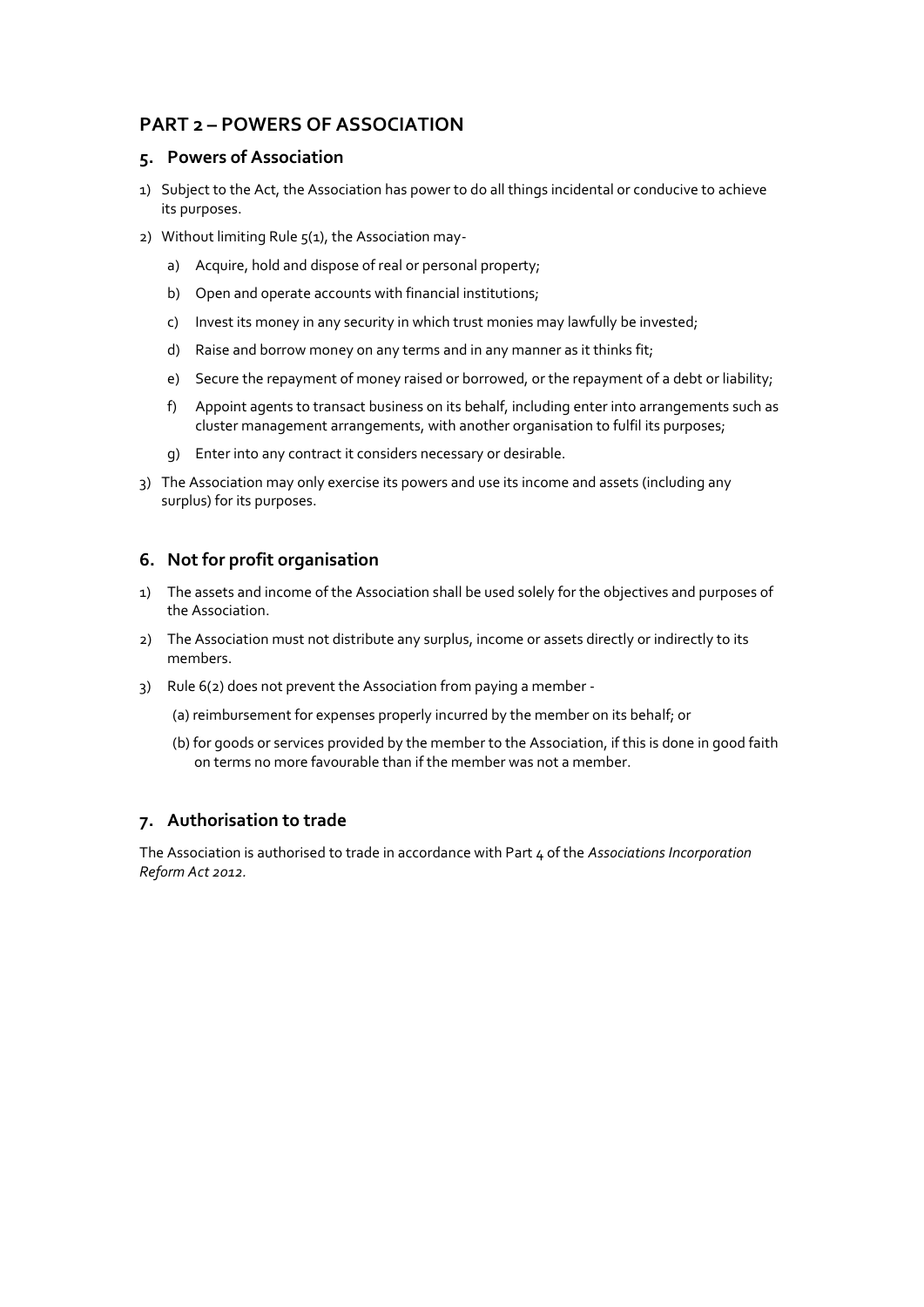# **PART 3 – MEMBERS, DISCIPLINARY PROCEDURES AND GRIEVANCES**

# **Division 1 - Membership**

### **8. Minimum number of members**

The Association must have at least 5 members.

# **9. Eligibility for membership**

- 1) The parents/legal guardian of children currently attending the service or of children enrolled to attend the service in the following year become members of the Association automatically provided all relevant fees payable by such parents/legal guardians are fully paid. Such members need not fill in a membership application form.
- 2) In addition to members as defined under Rule  $q(1)$ , the following are also eligible for membership of the Association:
	- (a) any member elected to the committee until the end of their current term of office;
	- (b) any interested member of the community who has applied for membership:
		- (i) by completing the Association Membership Application Form and presenting it to the Secretary; and
		- (ii) paid the annual membership fee, which has been determined by the Committee to be equal to the annual fees payable by parents/legal guardians of children enrolled to attend the service; and
		- (iii) has been approved for membership by the Committee of Management.
- 3) Renewal of membership under Rule 9(2)(b) is at the discretion of the Committee and upon payment of an annual membership fee within one month of the end of the financial year.
- 4) All child attendance fees and membership fees will be determined by the committee at a committee meeting.

# **10. General rights and obligations of members**

- 1) Voting rights:
	- (a) Under Rule 9, membership of the Association entitles all members to one vote at general meetings, provided that all attendance fees and other applicable fees as set out under Rule 9 are paid and up-to-date.
	- (b) A member may exercise his/her voting rights provided:
		- (i) The member is a member in accordance with rule 9; and
		- (ii) More than 10 business days have passed since he or she became a member of the Association; and
		- (iii) The member's membership rights are not suspended for any reason.
- 2) A Member of the Association who is entitled to vote has the right -
	- (a) to receive notice of general meetings and special resolutions in the manner and time prescribed by these Rules; and
	- (b) to submit items of business for consideration at general meetings; and
	- (c) to attend and be heard at general meetings; and
	- (d) to vote at a general meetings; and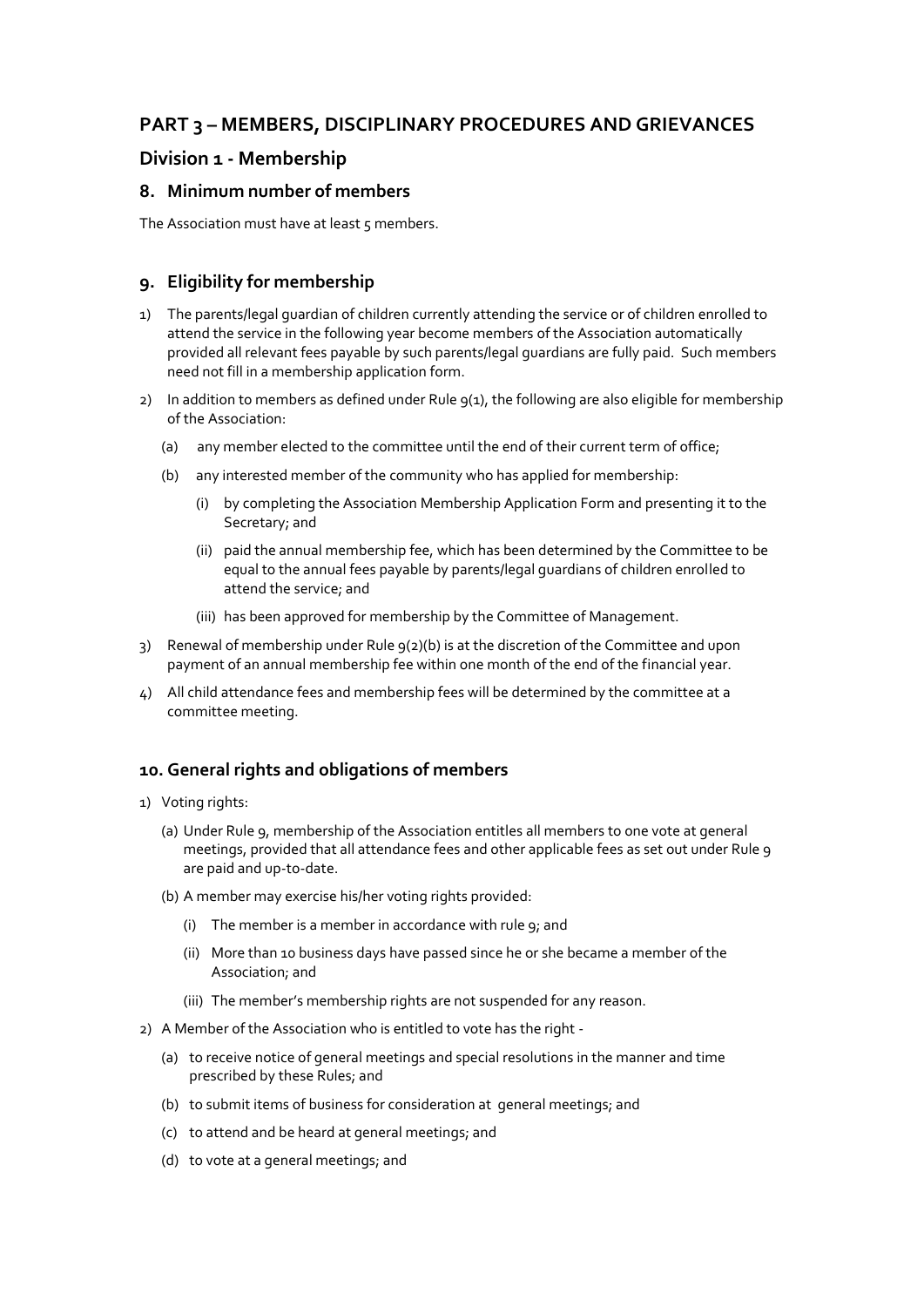- (e) to have access to the minutes of general meetings and other documents of the Association as provided under Rule 13(3) and Rule 71 and in accordance with the privacy policy of the Association ; and
- (f) to inspect the register of members.
- 3) Members of the Association have an obligation to support the purpose of the Association as outlined in the Statement of Purpose and must abide by the Rules and policies of the Association.
- 4) Members of the Association have a right to natural justice when dealing with grievances and complaints, in accordance with these Rules*.*

# **11. Rights not transferable**

The rights of a member are not transferable and end when membership ceases.

# **12. Ceasing membership**

- 1) The membership of a person ceases if  $$ 
	- a) The annual membership fee of a member of the Association under Rule 9.(2)(b), is more than 12 months in arrears; or
	- b) A member of the Association under Rule 9(1)no longer has a child/children attending the children's service or on the waiting list and who has not applied for membership under Rule 9(2)(b) or
	- c) The member resigns by giving one month's notice in writing to the Secretary of their intention to resign; or
	- d) on expulsion; or
	- e) death.
- 2) If a person ceases to be a member of the Association, the Secretary must, as soon as practicable enter the date the person ceased to be a member in the register of members.
- 3) Membership of the Association will be suspended for any members under Rule 9(1)and Rule 9.(2)(a) who have any outstanding debts (as per the fees policy of the Association) to the Association. Such members will not have any entitlement to vote at either General or Committee meetings.

# **13. Register of members**

- 1) The Secretary must keep and maintain a register of members that includes
	- a) For each current member
		- (i) the member's name;
		- (ii) the address for notice last given by the member;
		- (iii) the date of becoming a member;
		- (iv) details of the membership type e.g, parent/guardian or member of the community
		- (v) any other information determined by the committee; and
	- b) for each former member, the date of ceasing to be a member.
- 2) The Secretary must, as soon as practicable following the eligibility or approval for membership, enter the details referred to in Rule 13(1) into the register of members.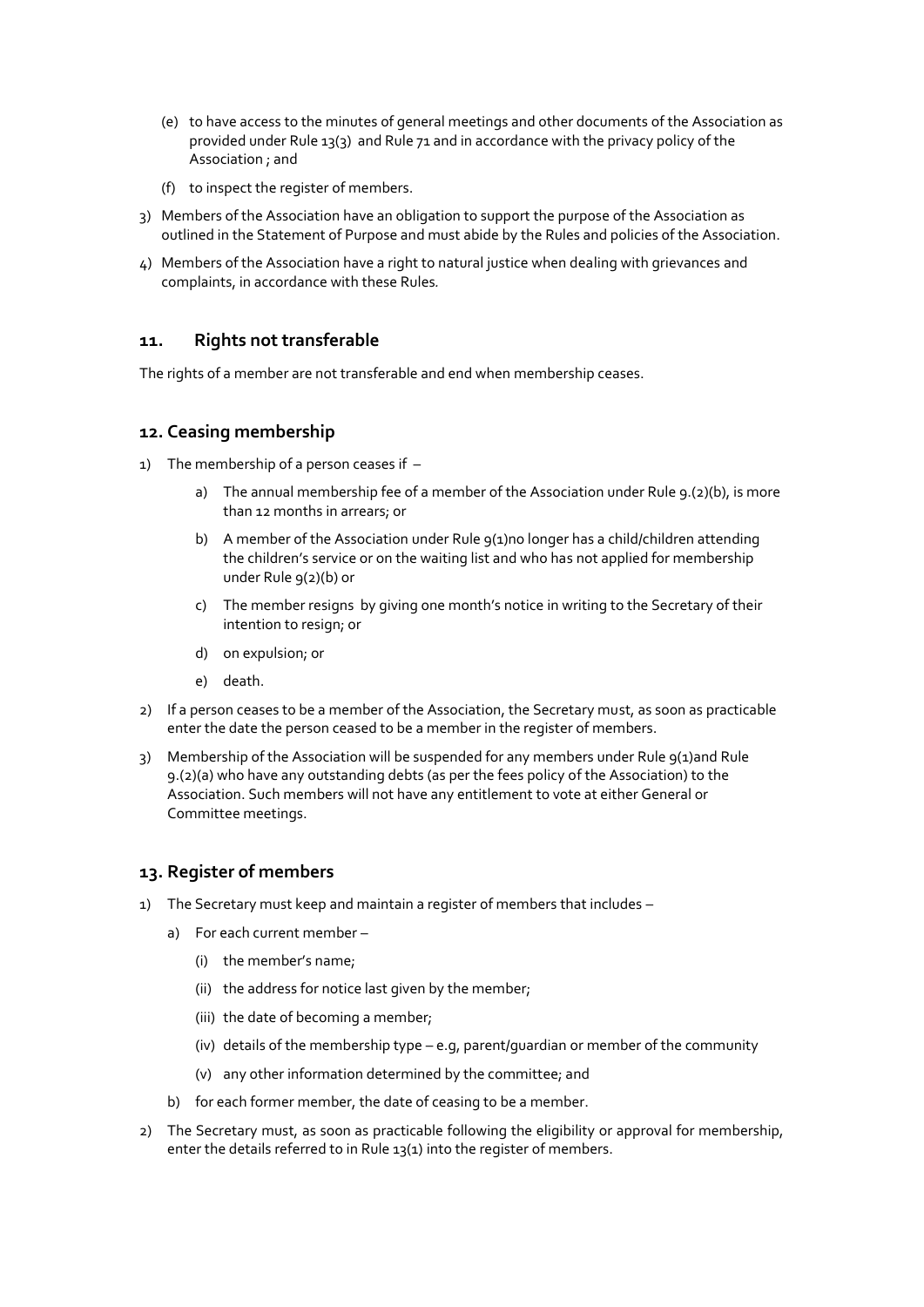3) Any member may, at a reasonable time and free of charge, inspect the register of members under the supervision of the Secretary of the committee or other authorised committee member.

# **Division 2 – Disciplinary action**

#### **14. Grounds for taking disciplinary action**

The Association may take disciplinary action against a member in accordance with this Division if it is determined that the member –

- a) has failed to comply with these Rules; or
- b) refuses to support the purposes of the Association ; or
- c) has engaged in conduct prejudicial to the Association.

#### **15. Disciplinary subcommittee**

- 1) If the Committee is satisfied that there are sufficient grounds for taking disciplinary action against a member, the Committee must appoint a disciplinary subcommittee to hear the matter and recommend to the Committee what action, if any, to take against the member.
- 2) The members of the disciplinary subcommittee must comprise at least three members, who will conduct the proceedings in an impartial and unbiased manner.
- 3) Two of the three subcommittee members shall be members of the Committee.–

### **16. Notice to member**

- 1) Before disciplinary action is taken against a member, the Secretary must give written notice to the member –
	- a) stating that the Association proposes to take disciplinary action against the member; and
	- b) stating the grounds for the proposed disciplinary action; and
	- c) specifying the date, place and time of the meeting at which the disciplinary subcommittee intends to consider the disciplinary action (the **disciplinary meeting**); and
	- d) advising the member that he or she may do one or both of the following
		- (i) attend the disciplinary meeting and address the disciplinary subcommittee at that meeting;
		- (ii) give a written statement to the disciplinary subcommittee at any time before the disciplinary meeting; and
	- e) setting out the member's appeal rights under rule 18*.*
- 2) The notice must be given not earlier than 28 days, and not later than 14 days, before the disciplinary meeting is held.

#### **17. Disciplinary procedure**

- 1) At the disciplinary meeting, the disciplinary subcommittee must:
	- (a) give the member an opportunity to be heard; and
	- (b) consider any written statement submitted by the member.
- 2) After complying with rule  $17(1)$ , the disciplinary subcommittee may recommend to the Committee to–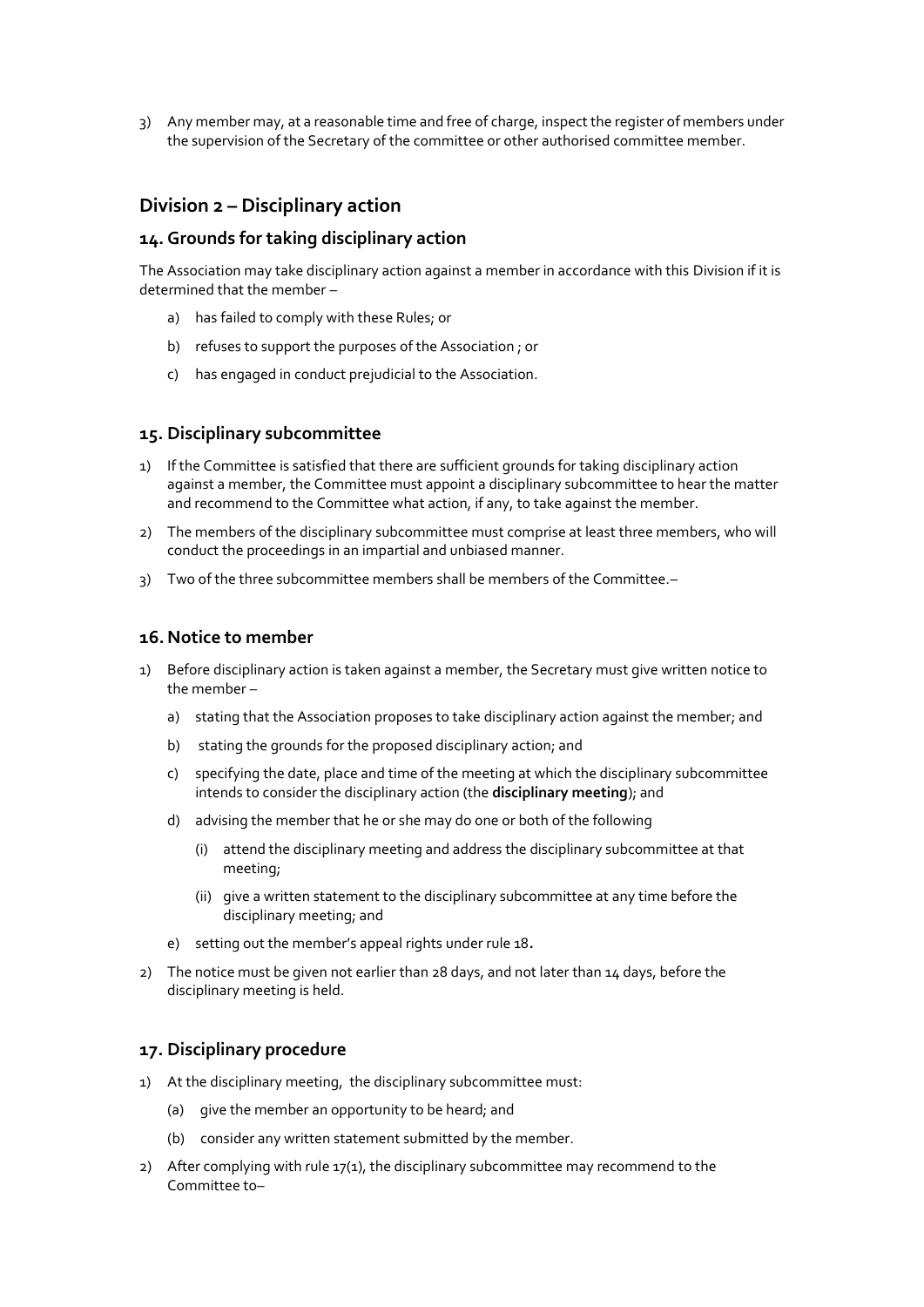- a) Take no further action; or
- b) Subject to rule  $17(3)$ 
	- (i) Reprimand the member; or
	- (ii) Suspend the membership rights of the member for a specified period; or
	- (iii) Expel the member from the Association.
- 3) The disciplinary subcommittee may not fine the member. The Committee must not take action under rule 17(2)(b) unless an absolute majority of the Committee vote at the disciplinary meeting in favour of taking the action.
- 4) The suspension of membership rights or the expulsion of a member by the Committee under this rule takes effect immediately after the vote is passed.
- 5) The member must be notified as soon as possible and not later than 24 hours, of the decision of the Committee.

# **18.Appeal rights**

- 1) A person whose membership rights have been suspended or who has been expelled from the Association under rule 17(2) may give notice to the effect that he or she wishes to appeal against the suspension or expulsion.
- 2) The notice must be in writing and given
	- a) To the Committee immediately after the vote to suspend or expel the person is taken; or
	- b) To the Secretary not later than 48 hours after the vote.
- 3) If a person has given notice under rule 18(2), a disciplinary appeal meeting must be convened by the Committee as soon as practicable, but in any event not later than 21 days after the notice is received.
- 4) A member who has appealed the decision of the Committee will have their membership rights suspended until the disciplinary appeal meeting has been held.
- 4) Notice of the disciplinary appeal meeting must be given to each member of the Association who is entitled to vote as soon as practicable and must –
	- a) specify the date, time and place of the meeting; and
	- b) state
		- (i) The name of the person against whom the disciplinary action has been taken; and
		- (ii) The grounds for taking that action; and
		- (iii) That at the disciplinary appeal meeting the members present must vote on whether the decision to suspend or expel the person should be upheld or revoked.

# **19. Conduct of disciplinary appeal meeting**

- 1) At a disciplinary appeal meeting
	- (a) no business other than the question of the appeal shall be conducted; and
	- (b) the Committee must state the grounds for suspending or expelling the member and the reasons for taking that action; and
	- (c) the person whose membership has been suspended or who has been expelled must be given an opportunity to be heard;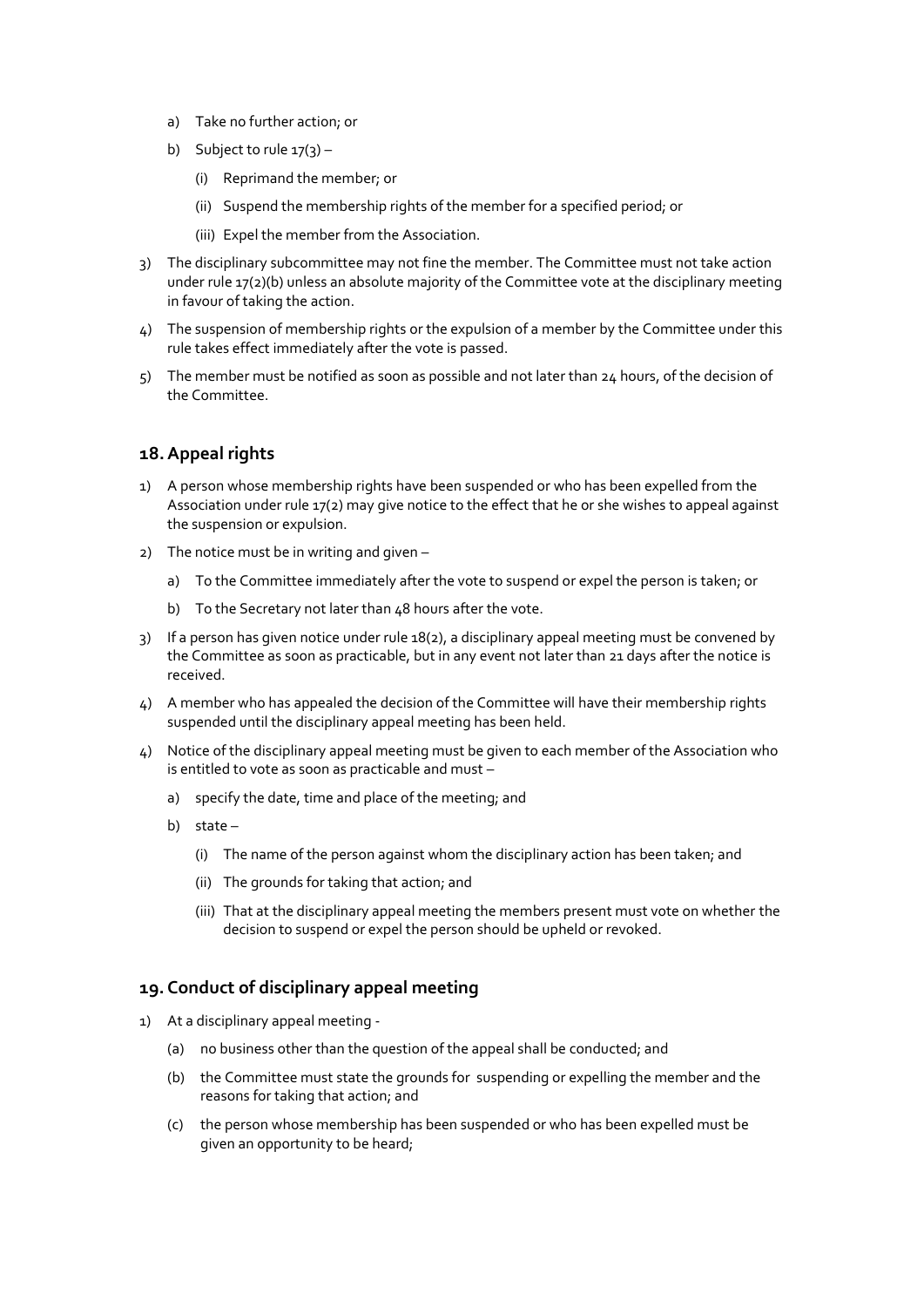- 2) The members present and entitled to vote must vote by secret ballot on the question of whether the decision to suspend or expel the person should be upheld or revoked.
- 3) A member may not vote by proxy at the disciplinary appeal meeting.
- 4) The decision is upheld if not less than three quarters of the members voting at the meeting vote in favour of the decision.

# **Division 3 - Grievance procedure**

#### **20. Application**

- 1) The grievance procedure set out in this Division applies to disputes under the Rules between:
	- (a) a member and another member, or
	- (b) a member and the committee; or
	- (c) a member and the Association.
- 2) A member must not initiate a grievance procedure in relation to a matter that is the subject of a disciplinary procedure until the disciplinary procedure has been completed.

#### **21. Grievance subcommittee**

1) A Grievance subcommittee shall be established to investigate and facilitate the resolution of any disputes of the nature described above.

The Grievance subcommittee shall comprise three (3) persons drawn from the Committee of which one will be the President. One of the three members shall be appointed as the Chair of the subcommittee.

- 2) The Committee may change the composition of the subcommittee at any time.
- 3) The role of the chairperson is to receive any grievances submitted to the Committee and to ensure the procedure described below is followed.

### **22. Grievance procedure**

- 1) A member may initiate a grievance in respect of a dispute of a type described in rule 20(1) by submitting it in writing to the Committee. The Committee shall refer the grievance to the Grievance subcommittee in accordance with rule 21 forthwith.
- 2) Chairperson of the Grievance subcommittee must call a meeting of the Grievance subcommittee within 14 days of being referred the grievance.
- 3) The Grievance subcommittee must investigate the grievance including interviewing any persons who may be the subject of the grievance or have some knowledge relevant to it.
- 4) The Grievance subcommittee must offer the member who lodged the grievance and any member who may be the subject of the grievance, an opportunity to be heard and to submit any other matters relevant to it.
- 5) The Grievance subcommittee must present its recommendation to the Committee at the conclusion of the investigation, including recommending any action under the rules or otherwise that must be taken arising from the grievance.
- 6) At the next scheduled Committee meeting, the Committee shall make a determination of the grievance, which may include confirming or modifying the recommendations of the subcommittee.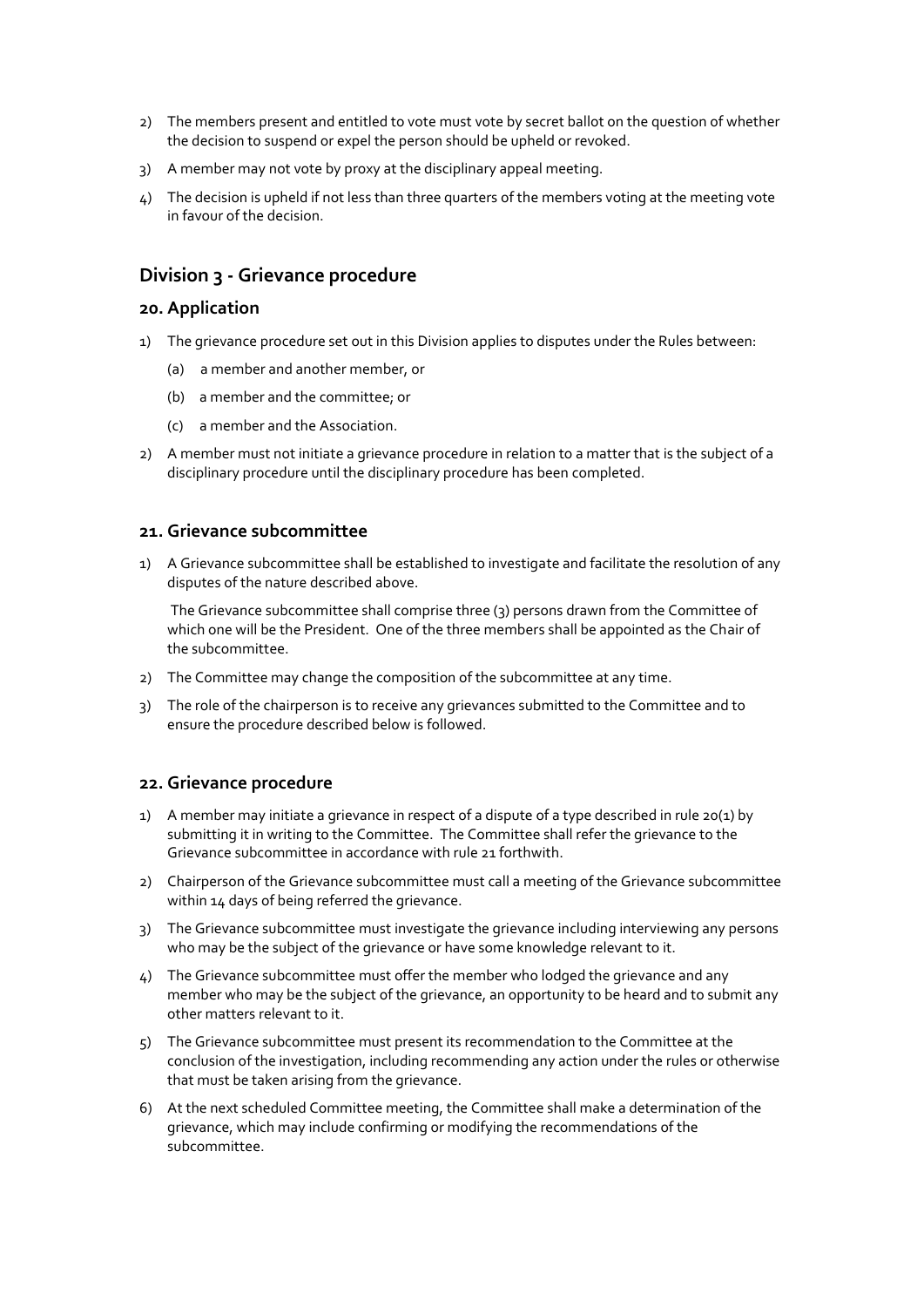7) All parties to the dispute including the member who lodged the grievance must be advised in writing of the Committee's decision as soon as practicable.

### **23. Appointment of mediator**

- 1) If the person who has lodged the grievance is not satisfied with the decision of the Committee then the parties must, as soon as practicable, hold a meeting in the presence of a mediator.
- 2) The mediator must be
	- a) a person chosen by agreement between the parties; or
	- b) in the absence of agreement
		- (i) if the dispute is between a member and another member a person appointed by the Committee; or
		- (ii) if the dispute is between a member and the Committee or the Association a person appointed or employed by the Dispute Settlement Centre of Victoria.
- 3) A mediator appointed by the Committee may be a member or former member of the Association but in any case must not be a person who –
	- a) has a personal interest in the dispute; or
	- b) is biased in favour of or against any party.
- 4) The parties must attempt in good faith to settle the dispute by mediation.

### **24. Mediation process**

- 1) The mediator to the dispute, in conducting the mediation, must
	- a) give each party every opportunity to be heard; and
	- b) allow due consideration by all parties of any written statement submitted by any party; and
	- c) ensure that natural justice is accorded to the parties throughout the mediation process.
- 2) The mediator must not determine the dispute.

### **25. Failure to resolve dispute by mediation**

- 1) If the mediation process does not resolve the dispute, the parties may seek to resolve the dispute in accordance with the Act or otherwise at law.
- 2) Any costs associated with this process will be shared by the parties involved.

#### **Proviso:**

This Procedure is not intended to alter a member's right arising out of any other rules under the Constitution.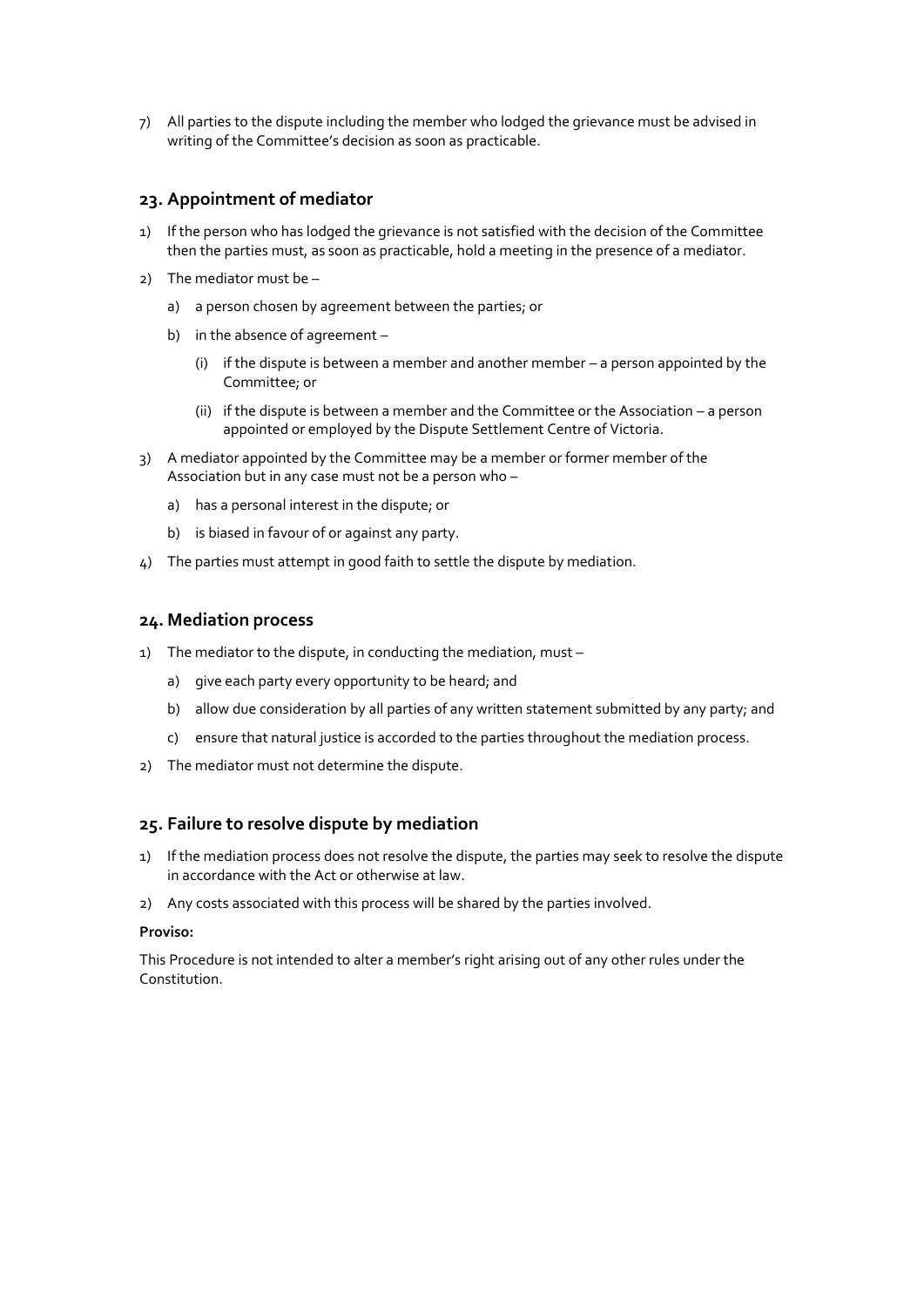# **PART 4 – GENERAL MEETINGS OF THE ASSOCIATION**

### **26.Annual general meeting**

- 1) The Committee must convene an annual general meeting of its members to be held within five months after the end of the financial year.
- 2) The Committee will determine the date, time and place of the annual general meeting.
- 3) The ordinary business of the annual general meeting shall be:
	- (a) to confirm the minutes of the previous annual general meeting and of any special general meeting held since then; and
	- (b) to receive and consider
		- (i) the annual report of the Committee on the activities and operations of the Association during the preceding financial year; and

(ii) the financial statements of the Association for the preceding financial year submitted by the Committee in accordance with Part 7 of the Act.

- (d) to elect the members of the Committee;
- (e) to confirm or vary the amounts (if any) of the annual membership fee.
- 4) The annual general meeting may also conduct any other business of which notice is given in accordance with these Rules.

# **27. Special general meeting**

- 1) Any general meeting of the Association, other than an annual general meeting or a disciplinary appeal meeting, is a special general meeting.
- 2) The Committee may convene a special general meeting whenever it thinks fit.
- 3) No business other than that set out in the notice under rule 29(2) may be conducted at the meeting

# **28. Special general meeting held at request of members**

- 1) The Committee must convene a special general meeting of the Association if a request to do so is made in accordance with rule 28(2) by at least ten members or 20% of the total number of members (whichever is the lesser number).
- 2) The request for a special general meeting must:
	- (a) be in writing; and
	- (b) state the nature of the business to be considered at the meeting and any resolutions to be proposed; and
	- (c) include the names and signatures of the members requesting the meeting; and
	- (d) be given to the Secretary.
- 3) If the Committee does not convene a special general meeting to be held within one month after the date on which the request is made, the members making the request (or any of them) may convene the special general meeting.
- 4) A special general meeting convened by members in accordance with rule 28(3):
	- a) must be held within 3 months after the date on which the original request was made; and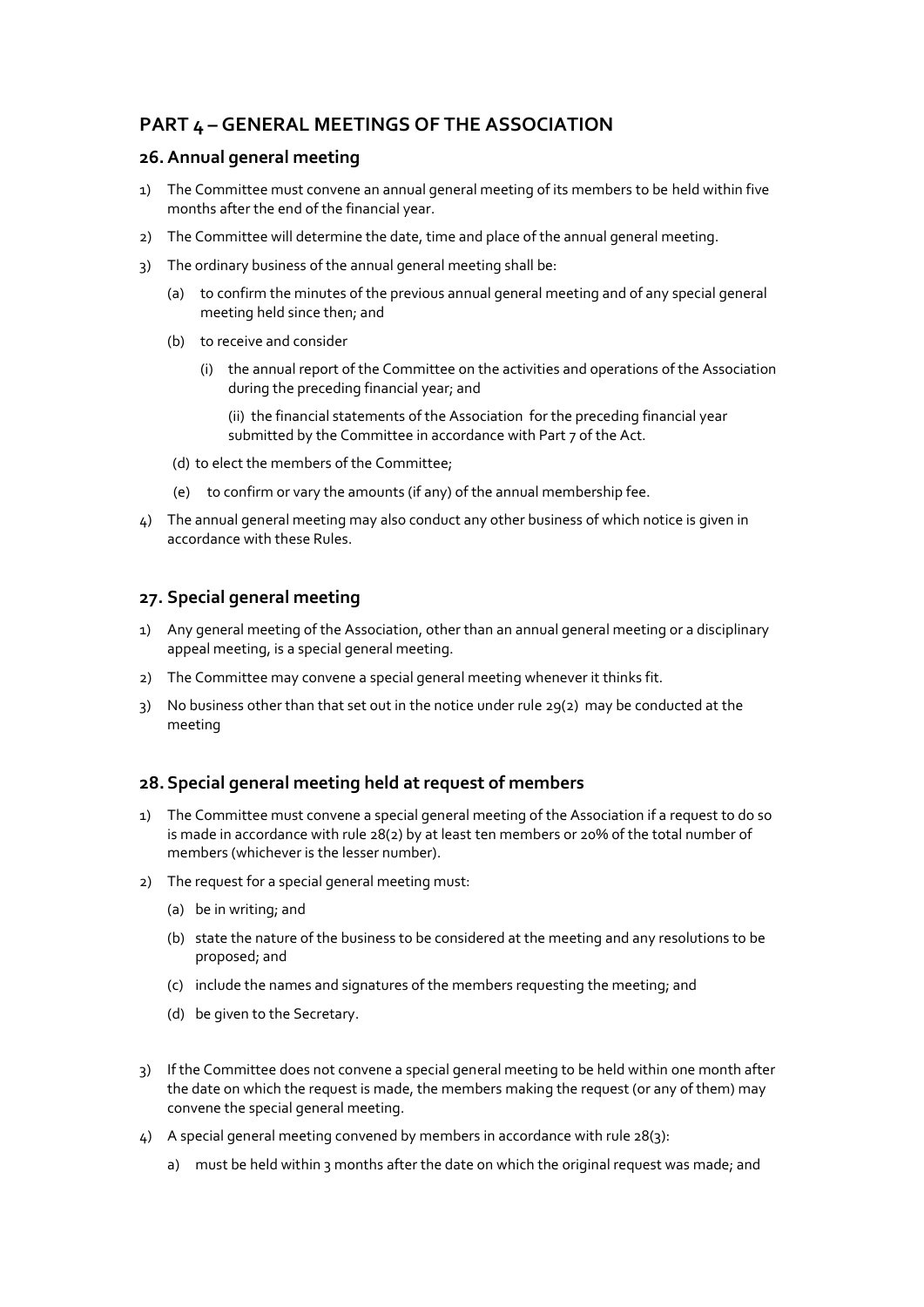- b) may only consider the business stated in that request.
- 5) The Association must reimburse all reasonable expenses incurred by the members convening a special general meeting under rule 28(3).

### **29. Notice of General Meetings**

- 1) The Secretary (or in the case of a special general meeting convened under rule 28(3), the members convening the meeting) must give to each member of the Association –
	- (a) At least 21 days' notice of a general meeting if a special resolution is to be proposed at the meeting; or
	- (b) At least 14 days' notice of a general meeting in any other case
- 2) The notice must
	- (a) Specify the date, time and place of the meeting; and
	- (b) Identify if the meeting is to be an Annual General Meeting, Disciplinary Appeal Meeting or Special General Meeting; and
	- (c) Indicate the general nature of each item of business to be considered at the meeting; and
	- (c) If a special resolution is to be proposed
		- (i) State in full the proposed resolution; and
		- (ii) State the intention to propose the resolution as a special resolution.
- 4) Notice of all annual general, disciplinary appeal and special general meetings of the Association shall be delivered to all members and advertised by any means deemed appropriate by the committee (including electronic and written).
- 5) No business other than that set out in the notice convening the meeting shall be transacted at the meeting.
- 6) The non-receipt of notice of the meeting does not invalidate any resolution passed at any such meeting.
- 7) A member desiring to bring any business before a general meeting may give notice of that business in writing to the Secretary, who shall include that business in the notice calling the next general meeting after the receipt of the notice.
- 8) Rule 29(6) does not apply to a disciplinary appeal meeting.
- 9) All business that is transacted at either a special general meeting or the annual general meeting, with the exception of business specifically referred to in these Rules as being the ordinary business of the annual general meeting, shall be deemed to be special business. This business shall be made known to members as such, in accordance with Rule 29(2) and Rule 28

### **30. Presiding at general meetings**

- 1) The President or, in the President's absence, the Vice-President is the Chairperson for any general meetings.
- 2) If the President and the Vice-President are both absent, or are unable or unwilling to preside, the Chairperson of the meeting must be a member (or other appropriate person) elected by the other members present and entitled to vote on resolutions.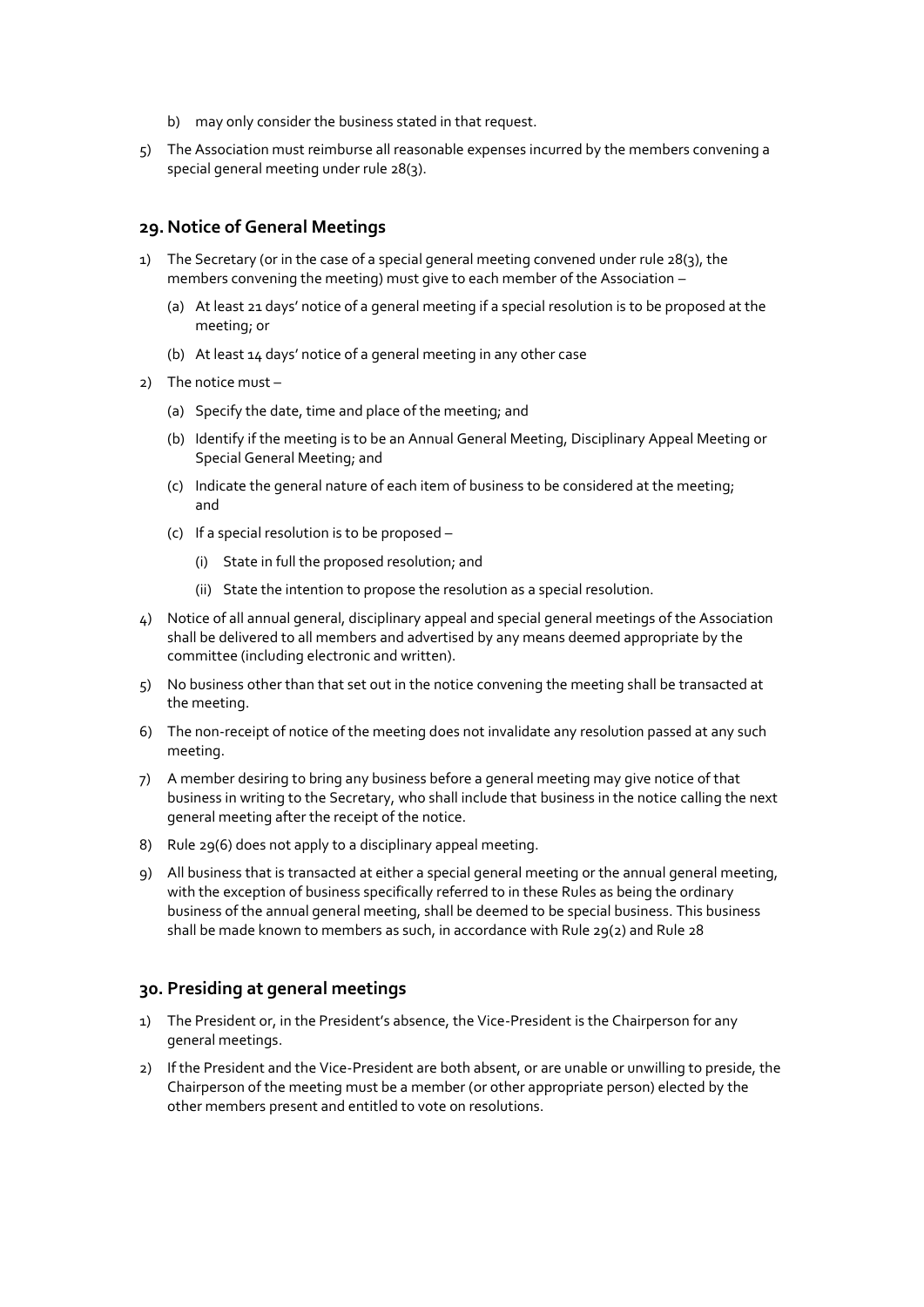### **31. Proxies**

- (1) A member may appoint another member as his or her proxy to attend, speak and vote on his or her behalf at a general meeting.
- (2) The appointment of a proxy must be in writing and signed by the member making the appointment.
- (3) If the Committee has approved a form for the appointment of a proxy, the member may use any other form that clearly identifies the person appointed as the member's proxy and that has been signed by the member.
- (4) Notice of a general meeting given to a member under Rule 29 must
	- (a) state that the member may appoint another member as a proxy for the meeting; and
	- (b) include a copy of any form that the Committee has approved for the appointment

of a proxy.

(5) A form appointing a proxy must be given to the Chairperson of the meeting before or at the commencement of the meeting.

(6) A member must not act as proxy for more than 10 members or more than 10% of the members (whichever is the lesser) on any one occasion.

# **32. Use of technology**

- 1) A member not physically present at a general meeting may be permitted to participate in the meeting by the use of technology that allows that member and the members present at the meeting to clearly and simultaneously communicate with each other.
- 2) For the purposes of this Part, a member participating in a general meeting as permitted under Rule 32(1) is taken to be present at the meeting and, if the member votes at the meeting, is taken to have voted in person.

# **33. Quorum at general meetings**

- 1) No business may be conducted at a general meeting unless a quorum of members entitled under these Rules to vote is present.
- 2) Ten members or 20% of members (whichever is the lesser) present in person or by proxy under Rule 31 or as allowed under Rule 32, being members entitled under Rule 10 to vote at a general meeting, constitute a quorum for the transaction of the business of a general meeting.
- 3) If a quorum is not present within 30 minutes after the notified commencement time of a general meeting –
	- a) In the case of a meeting convened by, or at request of, members under Rule 28 the meeting must be dissolved;

*Note - If a meeting convened by, or at the request of, members is dissolved under Rule 33(3), the business that was to have been considered at the meeting is taken to have been dealt with. If members wish to have the business reconsidered at another special meeting, the members must make a new request under*  Rule 28.

- b) In any other case **–**
	- (i) The meeting must be adjourned to a date not more than 21 days after the adjournment; and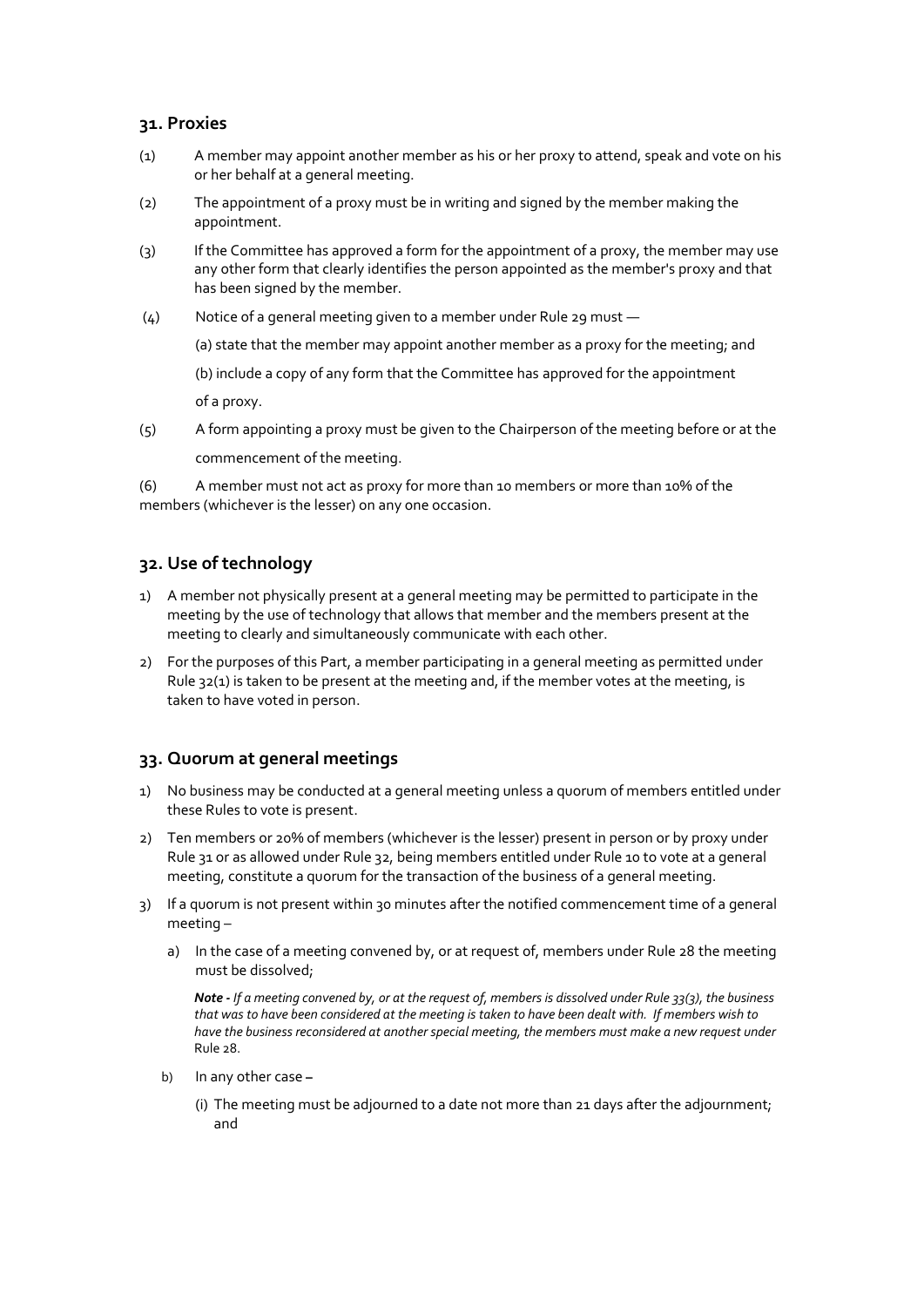- (ii) Notice of the date, time and place to which the meeting is adjourned must be given at the meeting and confirmed by written notice to all members as soon as practicable after the meeting
- c) If at the adjourned meeting a quorum is not present within half an hour after the time appointed for the commencement of the meeting, the members present (being not less than five  $(5)$  shall constitute a quorum and the meeting may proceed as if a quorum was present.

# **34. Adjournment of general meeting**

- 1) The Chairperson of a general meeting at which a quorum is present may, with the consent of a majority of members present at the meeting, adjourn the meeting to another time at the same place or at another place.
- 2) Without limiting Rule (1), a meeting may be adjourned
	- (i) If there is insufficient time to deal with the business at hand; or
	- (ii) To give the members more time to consider an item of business.
- 3) No business may be conducted on the resumption of an adjourned meeting other than the business that remained unfinished when the meeting was adjourned.
	- (i) Notice of the adjournment of a meeting under this rule is not required unless the meeting is adjourned for 14 days or more, in which case notice of the meeting must be given in accordance with Rule 29.

### **35. Voting at general meetings**

- 1) Subject to Rule 35(7), upon any question arising at a general meeting of the Association, each member (present in person or by proxy) who is entitled to vote has one vote only.
- 2) A question arising at a general meeting of the Association shall be determined on a show of hands, unless a poll is demanded. A poll may be demanded either before or on the declaration of the show of hands.
- 3) If at a meeting a poll on any question is demanded by not less than three members, it shall be taken at that meeting in such manner as the Chairperson may direct. The chairperson must determine the method of voting by members who are participating under Rule 32, through the use of technology. The resolution of the poll shall be deemed to be a resolution of the meeting on that question.
- $\Delta$ ) All votes shall be given personally or by proxy or as provided for in Rule 32 and Rule 35(3).
- 5) Except in the case of a special resolution, the question must be decided on a majority of votes.
- 6) In the case of equality in the voting on a question, the Chairperson of the meeting is entitled to exercise a second or casting vote.
- 7) If the question is whether or not to confirm the minutes of a previous meeting, only members who were present at that meeting may vote.
- 8) A poll that is demanded on the election of a Chairperson or on a question of an adjournment must be taken immediately.
- 9) A poll that is demanded on any other question must be taken before the close of the meeting at a time determined by the Chairperson.
- 10) A member is not entitled to vote at any general meeting unless all monies due and payable (in accordance with these rules and the fees policy of the Association) by that person to the Association have been paid.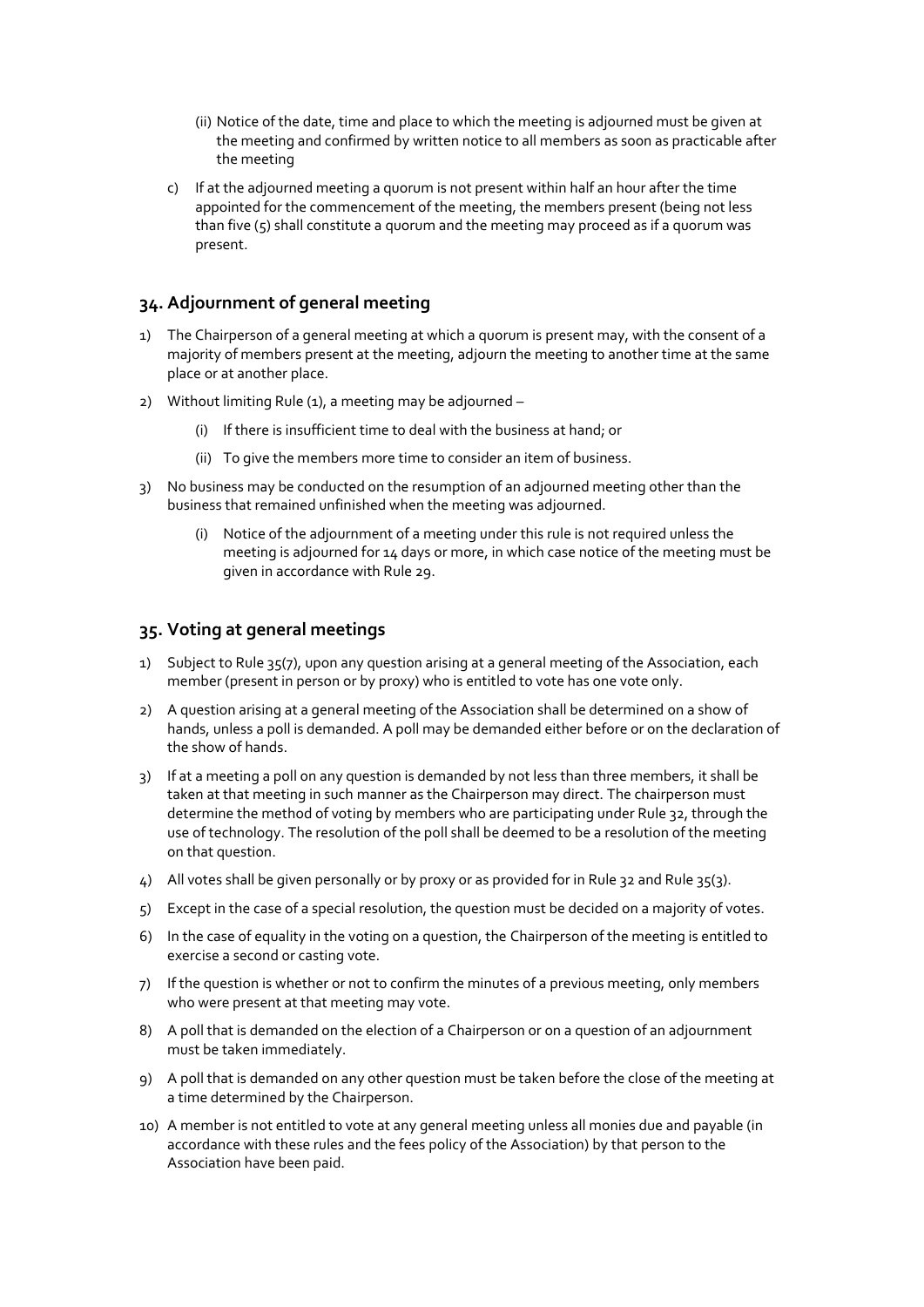11) Rule 35 (1) to 35( 9) does not apply to a vote at a disciplinary appeal meeting conducted under Rule 18.

### **36. Special resolutions**

A special resolution is passed if not less than three quarters of the members present in person or by proxy voting at a general meeting, vote in favour of the resolution.

### **37. Determining whether resolution carried**

- 1) Subject to Rule 35(2), the Chairperson of a general meeting may, on the basis of the show of hands, declare that a resolution has been:
	- (a) carried;
	- (b) carried unanimously; or
	- (c) carried by a particular majority; or
	- (d) lost

and an entry made to that effect in the Minute Book of the Association, is evidence of the resolution. Proof of the number or proportion of the votes recorded in favour or against the resolution is not needed.

# **38. Minutes of general meetings**

- 1) The Committee must ensure that minutes are taken and kept of each general meeting.
- 2) The minutes must record
	- a) the names of the members attending the meeting; and
	- b) the business considered at the meeting; and
	- c) any resolution on which a vote is taken; and
	- d) the result of the vote.
- 3) In addition, the minutes of each annual general meeting must include
	- a) the financial statements submitted to the members in accordance with Rule 26 3(b)(ii) and
	- b) a certificate signed by two committee members certifying that the financial statements give a true and fair view of the financial position and performance of the Association; and
	- c) any audited accounts and auditor's report or report of a review accompanying the financial statements that are required under the Act.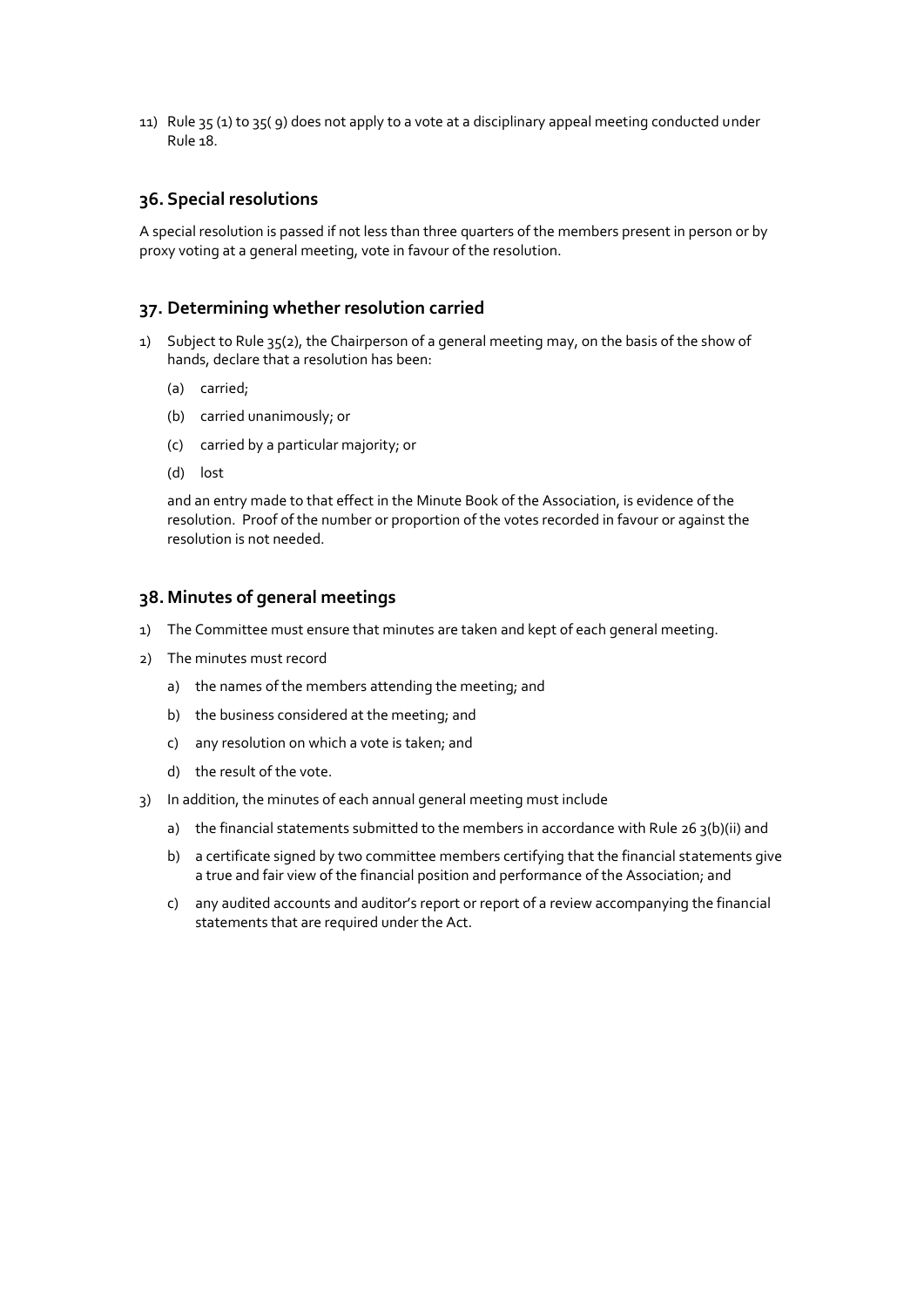# **PART 5 – COMMITTEE**

# **Division 1 – Powers of Committee**

### **39. Role and powers**

- 1) The business of the Association must be managed by or under the direction of a Committee elected in accordance with these Rules.
- 2) The Committee may, subject to these Rules, the Regulations and the Act, exercise all the powers and functions available to the Association with the exception of those powers and functions that are required by these Rules to be exercised by general meetings of members of the Association;
- 3) The Committee may:
	- (a) Appoint and remove staff
	- (b) Establish subcommittees consisting of members with terms of reference it considers appropriate.

# **40.Delegation**

- 1) The Committee may delegate to a member of the Committee, a subcommittee or staff, any of its powers and functions other than –
	- a) this power of delegation; or
	- b) a duty imposed on the Committee by the Act or any other law.
- 2) The delegation must be in writing and may be subject to any conditions and limitations the Committee considers appropriate.
- 3) The Committee may, in writing, revoke a delegation wholly or in part.

# **41. Subcommittees**

- 1) The Committee may appoint subcommittees to undertake any tasks delegated to it by the Committee.
- 2) The quorum for meetings of a subcommittee shall be one half of its members, but no less than two (2).
- 3) The Committee will determine the Chairperson of each subcommittee
- 4) The Committee shall determine the Terms of reference for each subcommittee which outlines the purpose, authority and constitution of that subcommittee.

# **Division 2 – Composition of Committee and duties of members**

# **42. Composition of Committee**

The Committee of Management shall consist of a

- (a) President;
- (b) Vice President;
- (c) Treasurer;
- (d) Secretary; and
- (e) No more than six (6) ordinary members.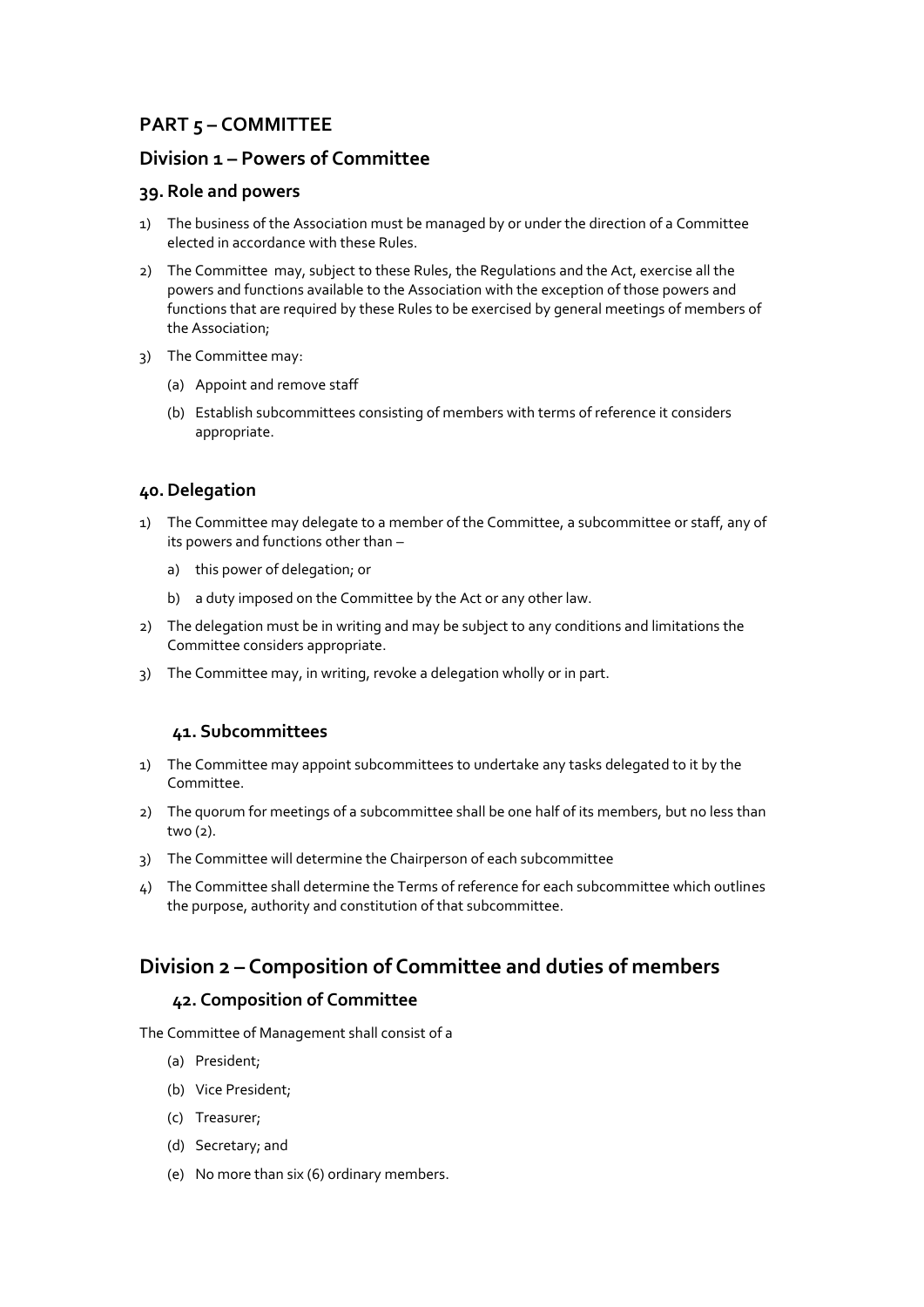**Note**: The number of ordinary members can vary depending on the size of the organisation and workload requirements. The maximum number of members on the Committee should be specified in the constitution/rules.

# **43. General duties**

- 1) As soon as practicable after being elected or appointed to the Committee, each committee member must become familiar with these Rules and the Act.
- 2) The Committee is collectively responsible for ensuring that the Association complies with the Act and that individual members of the Committee comply with these Rules.
- 3) Committee members must exercise their powers and discharge their duties
	- a) with reasonable care and diligence; and
	- b) in good faith and in the best interests of the Association; and
	- c) for a proper purpose.
- 4) Committee members and former committee members must not knowingly or recklessly make improper use of:
	- (a) their position; or
	- (b) information acquired by virtue of holding their position; so as to gain directly or indirectly, an advantage for themselves or any other person or to cause detriment to the Association.
- 5) In addition to any duties imposed by these Rules, a committee member must perform any other duties imposed from time to time by resolution at a general meeting.

### **44.President**

The role of the President is to:

- (a) chair Committee and general meetings;
- (b) act as official spokesperson for the Association;
- (c) co-ordinate Committee activities;
- (d) ensure that Committee members fulfil their roles
- (e) present the annual report of the Committee on the activities of the Association during the last financial year to the members at the Annual General Meeting and
- (f) perform any other task deemed by the Committee.

### **45. Vice President**

The role of the Vice President is to assume the role of President in the absence of the President.

### **46.Secretary**

- 1) The Secretary must perform any duty or function required under the Act to be performed by the Secretary of the Association.
- 2) The Secretary must perform any duty or function required under the Act to be performed by the secretary of an incorporated association. including: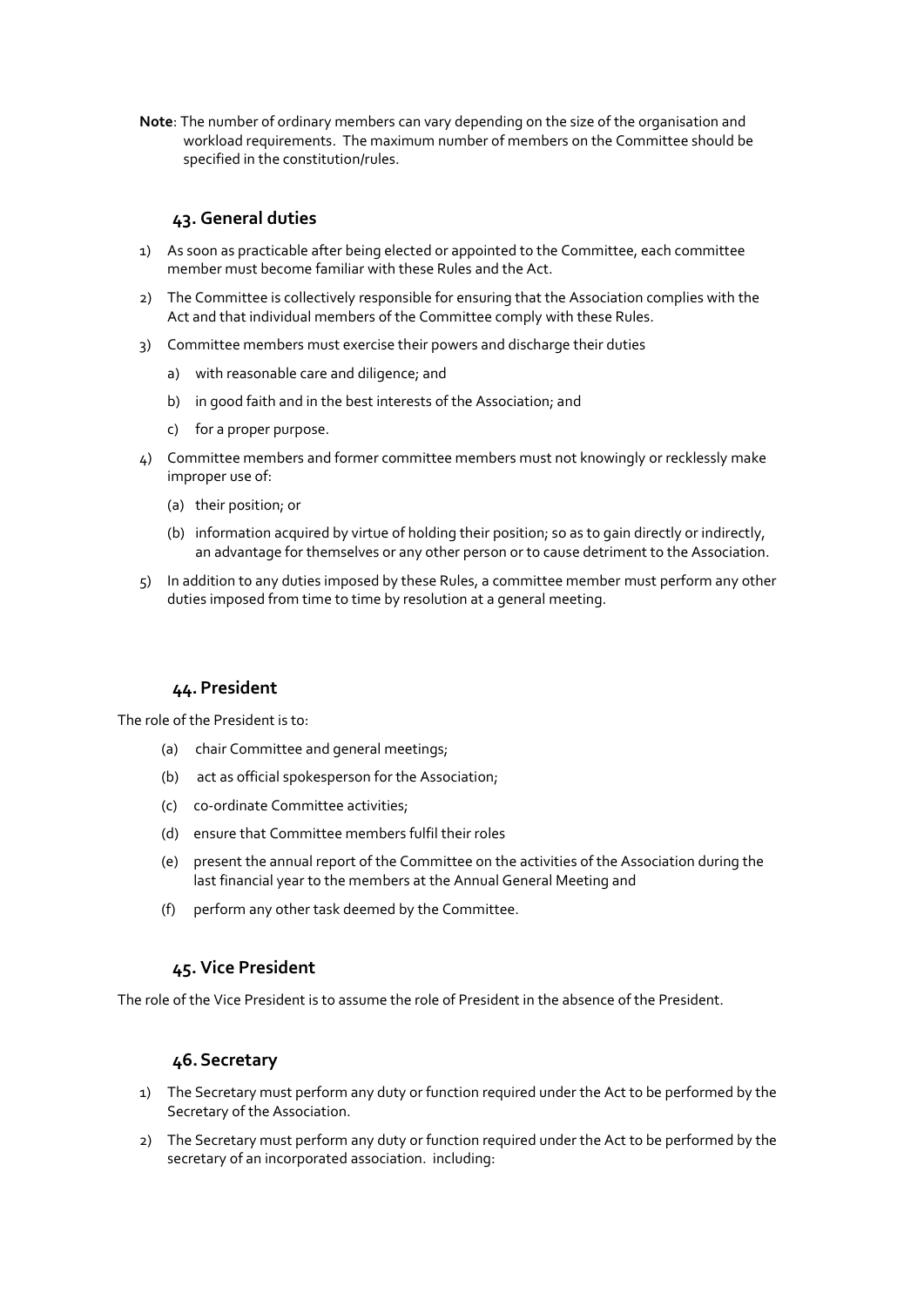- (a) notifying the Registrar of Incorporated Associations of:
	- (i) his or her appointment within 14 days after the appointment;
	- (ii) a change of address of the Secretary, within fourteen days of such change;
	- (iii) any amendments to the Rules or Statement of Purposes of the Association, within one month of the ratification of the proposed amendments by the Association in a general meeting;
	- (iv) the passing of a special resolution by the Association regarding the disposal of surplus assets after winding-up in accordance with the Act, within one (1) month of the passing of the resolution.
- (b) applying to the Registrar of Incorporated Associations for approval of any desired change of name, in accordance with the Regulations;
- (c) lodging with the Registrar:
	- (i) the documents required in respect of the annual general meeting, within one month of the date of the meeting (unless further time is granted by the Registrar);
	- (ii) details about any trust and a copy of any deed or other instrument creating or embodying that trust, upon the Association becoming a trustee of that trust, within fourteen days;
- (d) producing any book for the Registrar or his/her authorised officer on being required to do so, and telling the Registrar or his/her authorised officer where a book is at the time a request is made;
- (e) ensuring that the Registrar or his/her authorised officer is not hindered or obstructed in any way while that person is making an inspection of any part of the Association, in accordance with the Act.
- 3) The Secretary must
	- (a) Maintain the register of members in accordance with Rule 13;
	- (b) Keep custody of the common seal (if any) of the association and, except for the financial records referred to in **Rule 66**, maintain all books, documents and securities of the Association in accordance with **Rule 71***.*
	- (c) Subject to the Act and these Rules, provide members (upon reasonable request) with access to the rules of the Association, the register of members (with information appropriately suppressed where validly requested by a member), the minutes of general meetings and other books and documents; and where disclosure does not breach a law;
	- (d) organise meetings including notifying members in accordance with these rules;
	- (e) ensure accurate minutes of the resolutions and proceedings of each general meeting and each committee meeting are recorded and kept in books provided for that purpose;
	- (f) record the names of persons present at committee meetings and general meetings;
	- (g) ensure motions are dealt with as directed;
	- (h) return all documents to the committee, when they are no longer the secretary, within 28 days.

### **47. Treasurer**

The role of the Treasurer is to:

a) Ensure that the finances of the Association are controlled and managed in accordance with Rules 64, 65, 66 and 67; and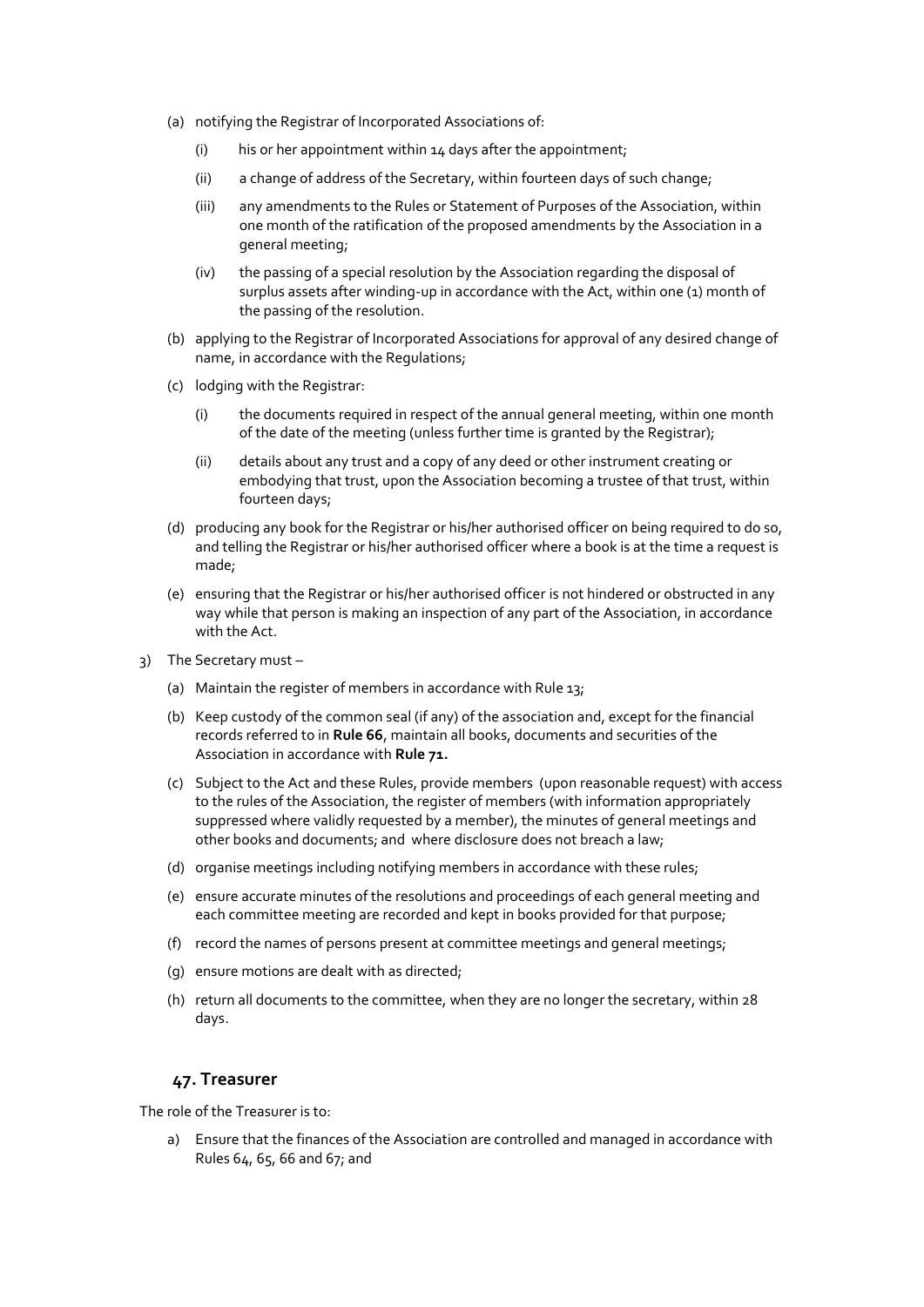- b) Oversee any other person appointed by the committee to be responsible for the management of the finances of the Association; and
- c) keep in his or her custody, or under his or her control
	- i. The financial records for the current financial year; and
	- ii. Any other financial records as authorised by the Committee.

# **Division 3 - Election of Committee members and tenure of office**

## **48.Who is eligible to be a Committee member**

A member is eligible to be elected or appointed as a committee member if the member -

- a) is 18 years or over; and
- b) is entitled to vote at a general meeting of the Association.

# **49.Term of office**

- 1) All members of the Committee shall be elected at the Annual General Meeting.
- 2) To ensure that all appropriate approvals required to legally run the service have been obtained by the newly elected Committee, Committee members elected at an AGM to take office in a particular year shall:
	- (a) commence in this position on 1 December of the year prior; and
	- (b) shall hold office for a period of 13 months, ending 31 December of the elected year, save if said member is re-elected –
		- i. to the same position, in which case they shall continue in this role; or
		- ii. to a new position, in which case they will be expected to commence the new position on 1 December of the year prior whilst handing over the previous position to the newly elected member.
- 4) No member of the Committee may serve in the same executive position for more than four consecutive years.
- 5) No member of the Committee may serve on the Committee for more than four consecutive years
- 6) Except as provided for in Rule 49(3) and Rule 9 all members shall be eligible for re-election at the annual general meeting.

### **50. Nominations**

- 1) Prior to the election of each position, the Chairperson of the meeting must call for nominations to fill that position.
- 2) An eligible member of the Association may
	- (a) nominate himself or herself; or
	- (b) with the member's consent, be nominated by another member.

# **51. Election of committee members**

1) If insufficient nominations are received to fill all vacancies on the Committee, the candidates nominated shall be deemed to be elected. All vacancies that exist on the Committee may be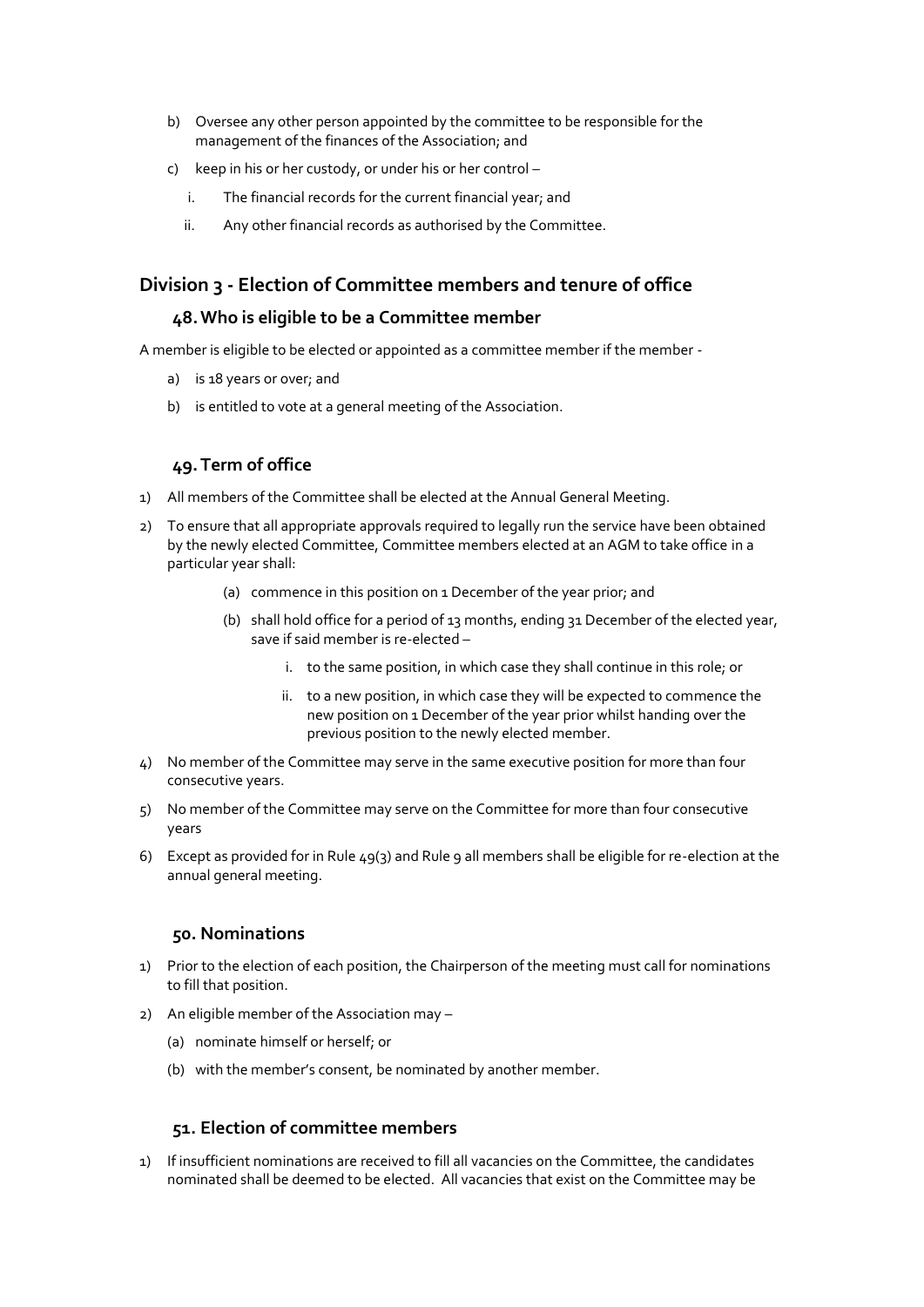filled up as casual vacancies under Rule 53, and committee members so appointed shall hold office until the next AGM.

- 2) If the number of nominations received is equal to the number of vacancies to be filled, the persons nominated shall be deemed to be elected.
- 3) If the number of nominations exceeds the number of vacancies to be filled, a ballot shall be held.
- 4) If a ballot is required it shall be conducted in a systematic and proper manner, as directed by the Chairperson.
- 5) A nomination of a candidate for election under this rule is still valid if that candidate has been nominated for another office at the same election. However, that candidate is only eligible to hold one office, and must choose or be assigned to one or another of the offices, as directed by the Committee.

### **52. Vacation of office**

For the purposes of these rules, the office of a member of the Committee becomes vacant if that member:

- (a) ceases to be a member of the Association; or
- (b) resigns from the Committee by written notice addressed to the Committee; or
- (c) fails to attend 3 consecutive committee meetings (other than special or urgent committee meetings) without leave of absence under Rule 63; or
- (d) otherwise ceases to be a committee member by operation of section 78 of the Act;

and every such vacancy shall be deemed a casual vacancy.

### **53. Filling casual vacancies**

- 1) The Committee may appoint an eligible member of the Association to fill a position on the Committee that –
	- a) Has become vacant under Rule 52; or
	- b) Was not filled by election at the last annual general meeting.
- 2) If the position of Secretary becomes vacant, the Committee must appoint a member to the position within 14 days after the vacancy arises.
- 3) Rule 9 applies to any committee member appointed by the Committee under Rules 53(1) or 53(2).
- 4) The Committee may continue to act despite any vacancy in its membership.

### **54. Removal of a member of the Committee**

- 1) A general meeting of the Association
	- (a) may by resolution remove any member of the Committee before the expiration of the member's term of office; and
	- (b) elect an eligible member of the Association to fill the vacant position until the following AGM.
- 2) A Committee member to whom a proposed resolution refers in Rule  $54(1)$  may make representations in writing to the Secretary or President of the Association (not exceeding a reasonable length), and may request that these representations be provided to the members of the Association.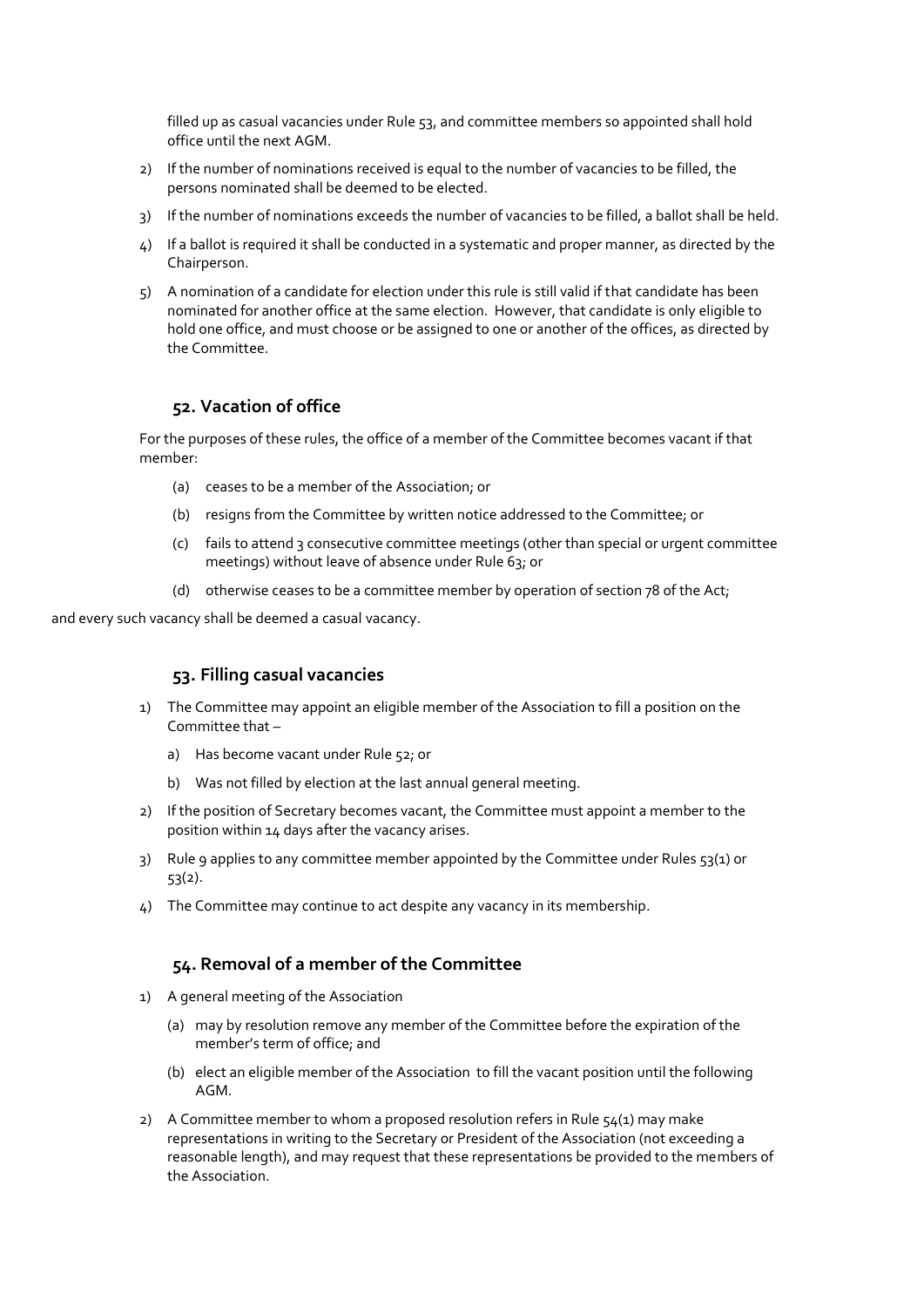3) If the representations are not so provided, the member may require that they be read out at the meeting at which the special resolution is to be proposed.

# **Division 4 – Meetings of the Committee**

### **55. Meetings of Committee**

- 1) The Committee shall meet at least once each month except the month of January, at a place determined by the Committee. Where it is not practical to meet in person, meetings may be conducted using available electronic methods such as phone/teleconference.
- 2) Special meetings of the Committee may be convened by the President or by any four  $(4)$  of the members of the Committee. If deemed necessary these meetings may occur with 24 hours' notice if a quorum is present.

### **56. Notice of committee meetings**

- 1) Notice of each committee meeting must be given to each committee member no later than 7 days before the date of the meeting. Notice of each committee meeting must be given to each member of the Committee, verbally, electronically or in written form.
- 2) Notice may be given of more than one committee meeting at the same time.
- 3) The notice must state the date, time and place of the meeting.
- 4) If a special committee meeting is convened, the notice must include the general nature of the business to be conducted
- 5) A member of the Association desiring to have any business raised with the Committee (other than that provided for in Rule 29.6, may give notice of that business in writing to the Secretary five  $(5)$  days before the scheduled meeting for inclusion on the agenda of that meeting.

### **57. Urgent meetings**

- 1) In cases of urgency, a committee meeting can be held without notice being given in accordance with Rule 56 provided that as much notice as practicable is given to each committee member by the quickest means practicable.
- 2) Any resolution made at the urgent meeting must be passed by a majority of the Committee members present and voting.
- 3) The only business that may be conducted at an urgent meeting is the business for which the meeting is convened.

### **58. Quorum at committee meetings**

- 1) No business may be conducted at a Committee meeting unless a quorum is present.
- 2) The quorum for a committee meeting is the presence (in person or as allowed under Rule 32) of a majority of the committee members holding office at that time.
- 3) If a quorum is not present within 30 minutes after the notified commencement time of the committee meeting
	- (a) In the case of a special meeting the meeting lapses
	- (b) In any other case the meeting must be adjourned to a date no later than  $14$  days after the adjournment and the notice of the time, date and place to which the meeting is adjourned must be given in accordance with rule 56.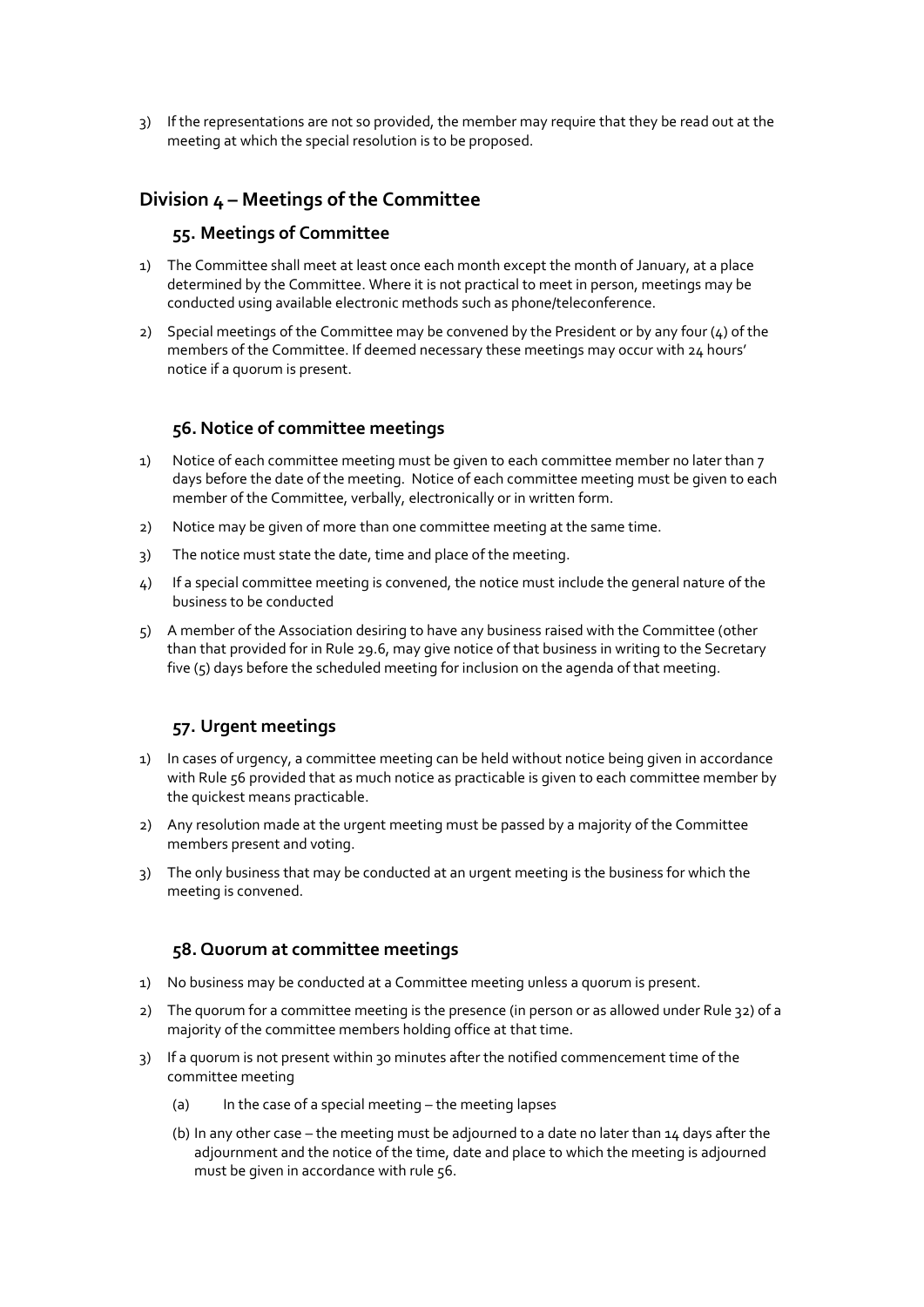# **59. Presiding at committee meetings**

- 1) The President, or in his/her absence the Vice President, shall preside; or
- 2) In the event that the President and the Vice President are absent or unable or unwilling to preside, the Chairperson of the meeting must be a committee member (or other appropriate person) elected by the other committee members present.

# **60.Voting**

- 1) Each member present at a meeting of the Committee or of any subcommittee appointed by the Committee (including the person presiding at the meeting) is entitled to one vote.
- 2) A motion is carried if a majority of committee members present at the meeting vote in favour of the motion.
- 3) Rule 60(2) does not apply to any motion or question which is required by these Rules to be passed by an absolute majority of the Committee.
- 4) Questions arising at a meeting of the Committee or of any subcommittee appointed by the Committee shall be determined on a show of hands, unless a member demands a poll.
- 5) If a poll is demanded, it shall be taken in a manner determined by the person presiding at the meeting.
- 6) In the event of an equality of votes on any question, the Chairperson may exercise a second or casting vote.

## **61. Conflict of interest**

- 1) No member of the Committee shall be appointed to or retain any paid office of the Association while that person is a member of the Committee. This rule shall not apply in respect of a situation where the services of a relief staff member cannot be immediately obtained and a suitably qualified and working with children checked member of the Committee is appointed to that position for temporary relief purposes.
- 2) For the purposes of Rule(1) "temporary relief" shall mean an appointment not exceeding a maximum of six (6) consecutive sessions. Appointment of a member of the Committee beyond six (6) consecutive sessions will require that member to resign from the Committee.
- 3) No member of the Committee shall directly or indirectly supply goods or services to the Association if such goods or services can be satisfactorily obtained elsewhere locally.
- 4) Any member of the Committee who has a financial interest in any contract or arrangement made or proposed to be made with the Association shall disclose their interest to the Committee and in the financial statements submitted to the next annual general meeting. This shall be done at the first meeting of the Committee at which the contract or arrangement is first taken into consideration, if that member's interest then exists. In any other case, the member shall disclose the interest at the first meeting of the Committee after the acquisition of that member's interest. If the member becomes interested in a contract or arrangement after it is made or entered into, the member shall disclose their interest at the first meeting after the member becomes interested.
- 5) A committee member who has a material personal interest in a matter being considered at a committee meeting must disclose the nature and extent of that interest to the Committee.
- 6) The member
	- (a) Must not be present while the matter is being considered at the meeting; and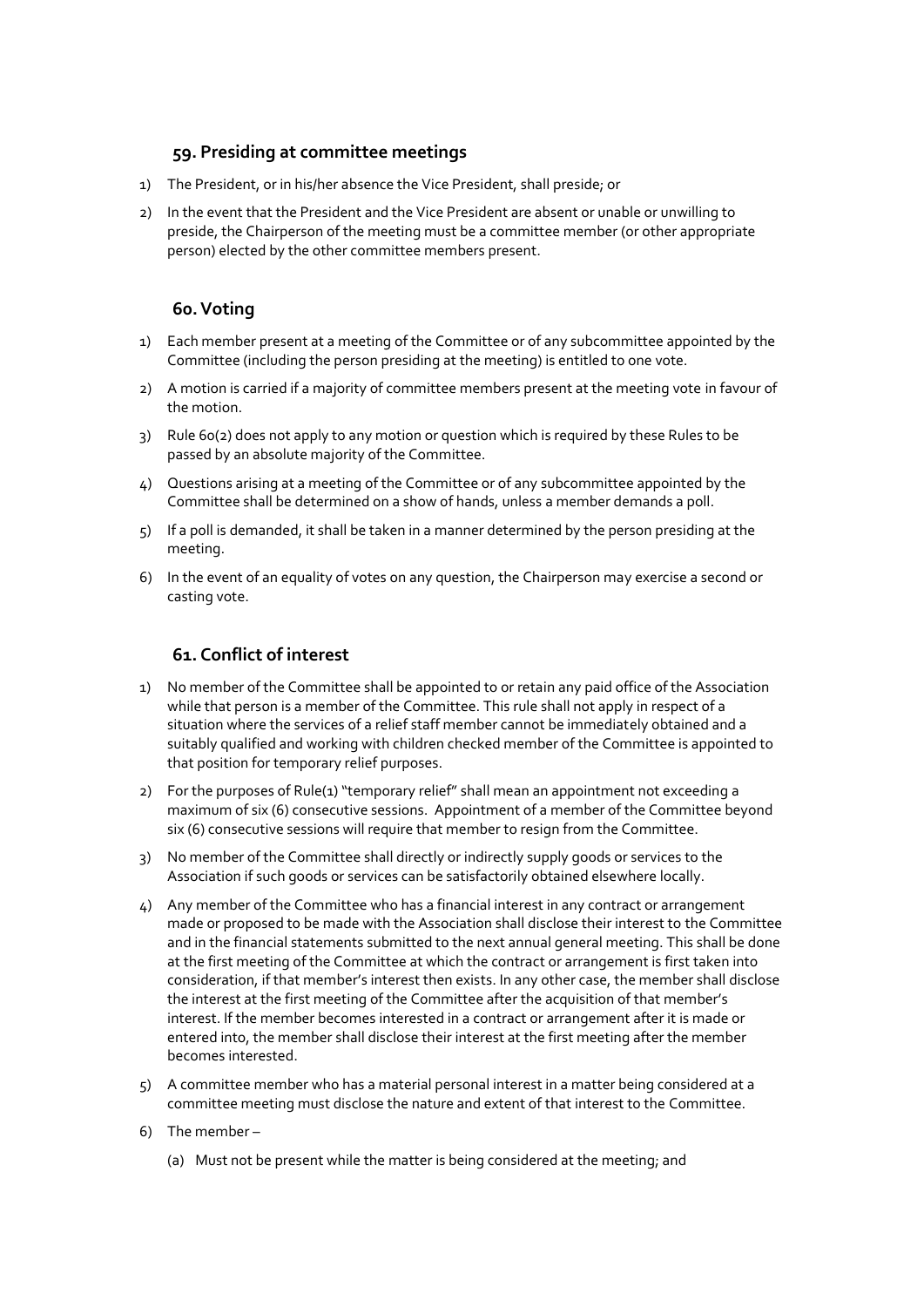- (b) Must not vote on the matter.
- 7) Failure of a member to reveal a financial interest in any contract or arrangement with the Association may result in the implementation of rule 54 by the Committee.
- 8) This rule does not apply to a material personal interest
	- (a) That exists only because the member belongs to a class of person for whose benefit the Association is established; or
	- (b) That the member has in common with all, or a substantial proportion of, the members of the Association.

### **62. Minutes of committee meetings**

- 1) The Committee must ensure that minutes are taken and kept of each committee meeting.
- 2) The minutes must record the following
	- (a) the names of the members in attendance at the meeting; and
	- (b) the business considered at the meeting; and
	- (c) any resolution on which a vote is taken and the result of the vote; and
	- (d) any material personal interest disclosed under Rule 61*.*

### **63. Leave of absence**

- 1) The Committee may grant a committee member leave of absence from committee meetings for a period not exceeding 3 months.
- 2) The Committee must not grant leave of absence retrospectively unless it is satisfied that is was not feasible for the committee member to seek the leave in advance.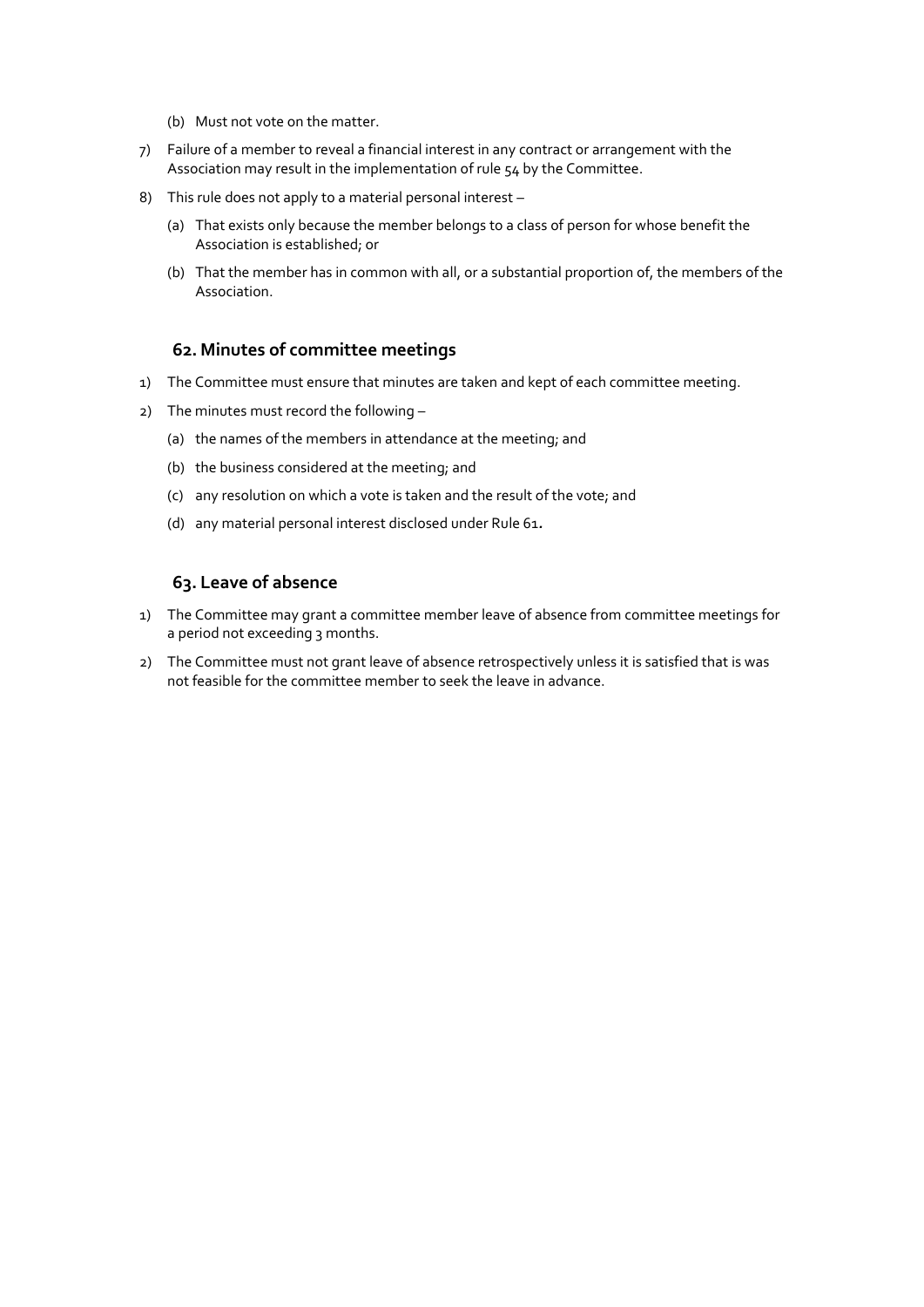# **PART 6 – FINANCIAL MATTERS**

## **64.Source of funds**

The funds of the Association may be derived from any fees, endowments, grants, subscriptions, donations, voluntary contributions, fund raising efforts, interest and any other source approved by the Committee.

1) Rule 65(4) of the Constitution "Management of funds" be amended as shown below:

# **65. Management of funds**

- 1) The Association must open an account/s with a financial institution from which all expenditure of the Association is made and into which all of the Association's revenue is deposited as soon as it is received, but no later than 5 working days after receipt.
- 2) Receipts, in the name of the Association, will be issued for all moneys paid to or received by the Association.
- 3) The committee may authorise committee members or staff and the Treasurer to expend funds on behalf of the Association (including by electronic funds transfer)up to a specified limit without requiring approval from the Committee for each item on which the funds are expended. All other payments shall only be made with the authority of the Committee.
- 4) All payments must
	- a) be made by cheques, electronic funds transfer, periodic debit or other negotiable instruments; and
	- b) cheques and/or other negotiable instruments must be signed by any two committee members, authorised by the Committee, one of whom must be the President, Treasurer , Secretary or Vice President; and
	- c) include the designation of the payee of all cheques before the cheque is signed;
	- d) when made by electronic funds transfer, be authorised by any two committee members authorised by the Committee, one of whom must be the President, Treasurer, Secretary or Vice President.

### **66.Financial records**

- 1) The Association must keep financial records that
	- (a) Correctly record and explain all its transactions and the financial position and performance of the Association; and
	- (b) Enable true and fair financial statements to be prepared as required by the Act.
- 2) The Association must retain the financial records for 7 years after the transactions covered by the records are completed.
- 3) A financial report must be submitted at each monthly Committee meeting.
- 4) At least one committee member other than the treasurer must have access to the accounts and financial records of the Association
- 5) The accounts and books referred to in Rules 66 and 67 shall be available for inspection by members of the Association in accordance with Rule 71.2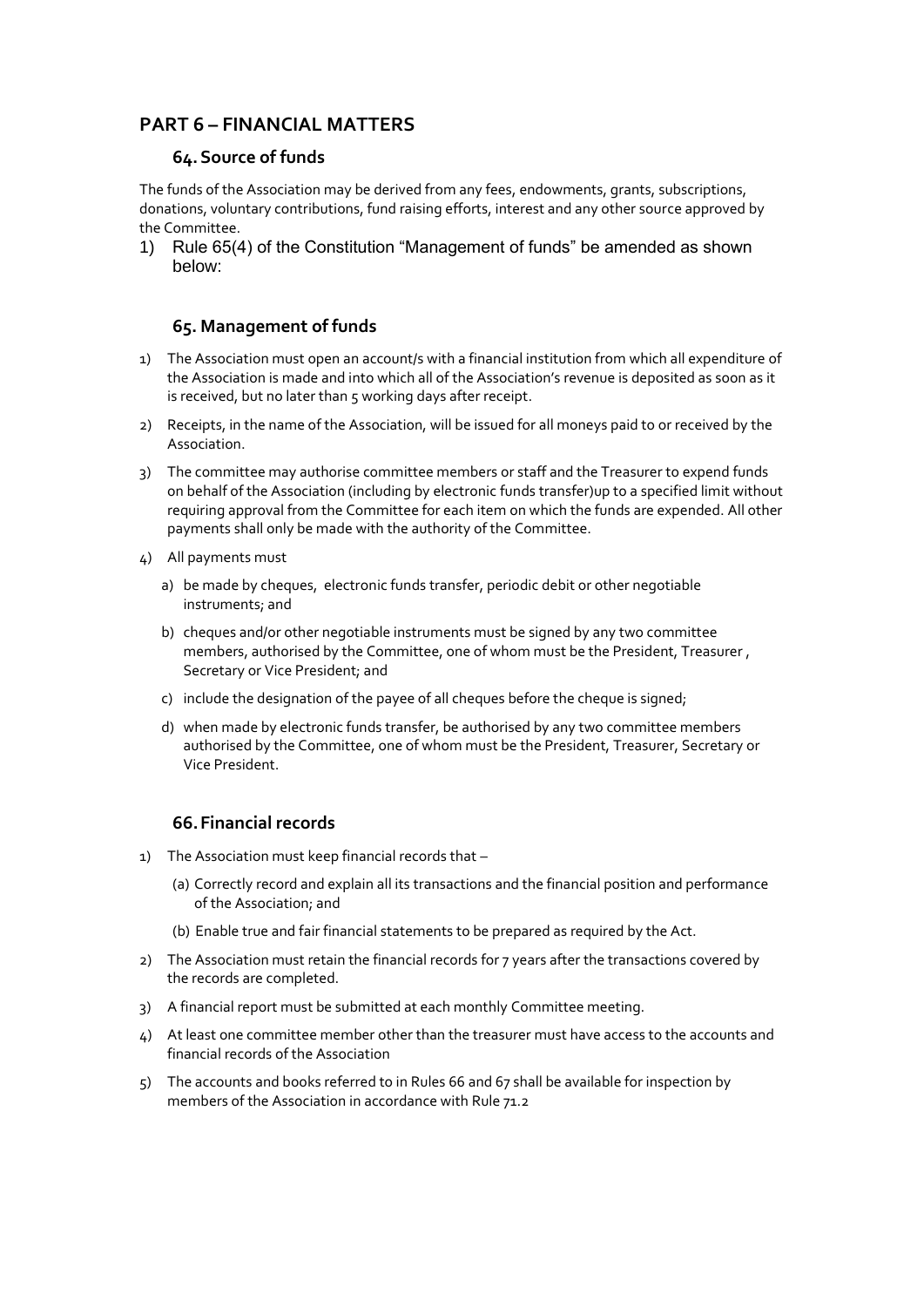# **67. Financial statements**

- 1) For each financial year, the Committee must ensure that the requirements under the Act relating to the financial statements of the Association are met.
- 2) Without limiting Rule 67(2), those requirements include
	- a) the preparation of financial statements;
	- b) if required under the Act, a review and auditing of the financial statements;
	- c) the submission of the financial statements to the annual general meeting of the Association;
	- d) the lodgement with the Registrar of the financial statements and accompanying reports, certificates, statements and fee.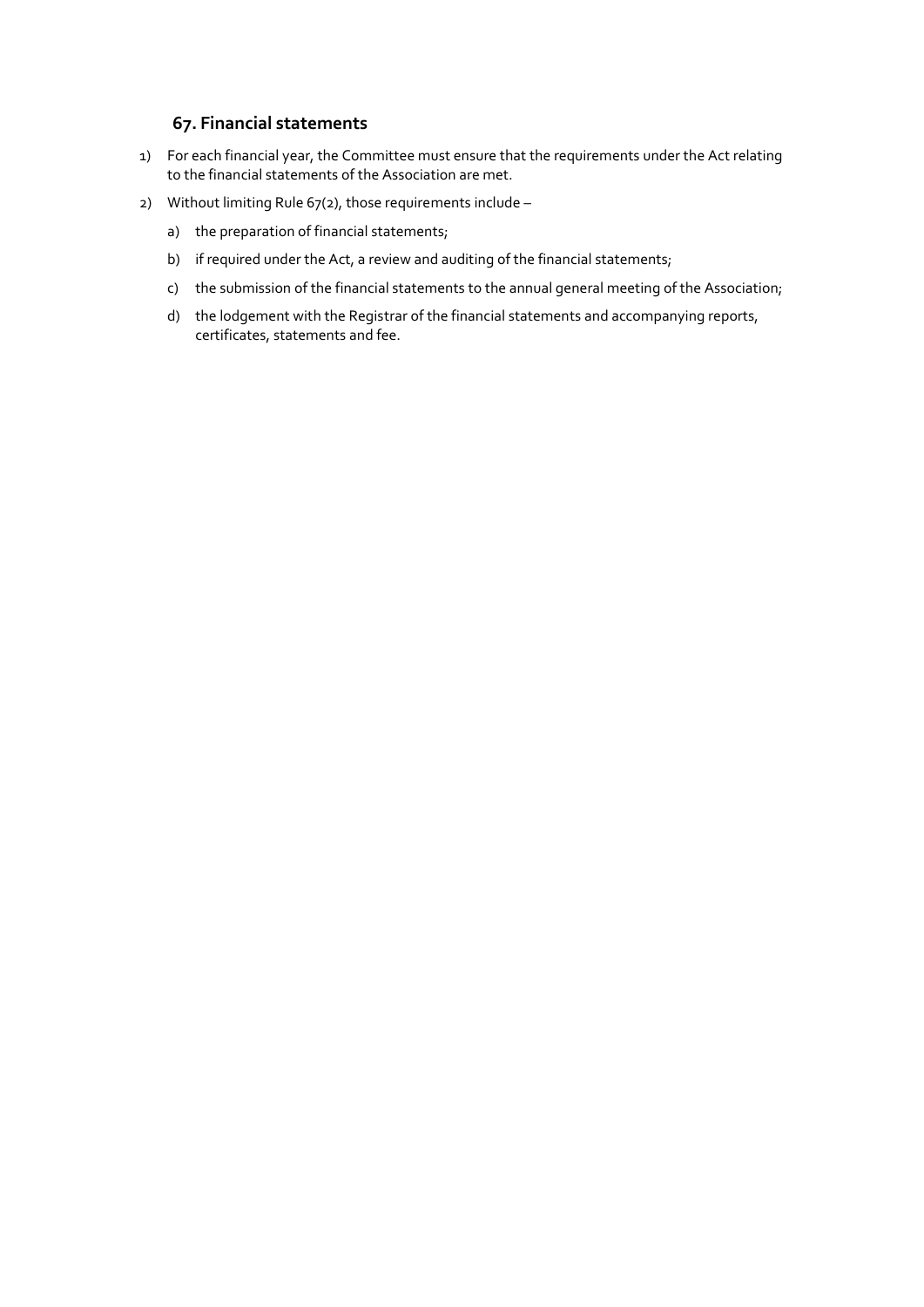# **PART 7 – GENERAL MATTERS**

### **68.Common seal**

1) The Association does not have a common seal.

# **69.Registered address**

The registered address of the Association is –

- a) The address determined from time to time by resolution of the Committee; or
- b) If the Committee has not determined an address to be the registered address the postal address of the Secretary.

### **70. Notice requirements**

- 1) Any notice required to be given to a member or a committee member under these Rules may be given by –
	- (a) handing the notice to the member personally; or
	- (b) utilising the internal notice arrangements such as 'notice pockets or pigeon holes'
	- (c) sending it by post to the member at the address recorded for the member on the register of members; or
	- (d) email, text or facsimile transmission.

Rule 70(1) does not apply to notice given under Rule 57 (urgent meetings).

- 2) Any notice required to be given to the Association or the Committee may be given
	- (a) by handing the notice to a member of the committee; or
	- (b) by sending the notice by post to the registered address of the Association; or
	- (c) by leaving a notice at the registered address of the association; or
	- (d) if the Committee determines that it is appropriate in the circumstances
		- (i) by email to the email address of the Association or the Secretary; or
		- (ii) by facsimile transmission to the facsimile number of the Association.

# **71. Custody and inspection of books and records**

- 1) Except as otherwise provided in these Rules, the Secretary shall keep in his/her custody or under his/her control all books, documents and securities of the Association.
- 2) All accounts, books, securities and any other relevant documents (including accounting records and financial statements) of the Association shall be available for inspection free of charge, at the service by any member upon request to the secretary, with the exception of confidential documents relating to staff, parents and children of the service.
- 3) Association members are able to access minutes of committee meetings upon request to the secretary and at the discretion of the committee. Minutes of closed meetings, confidential discussions, commercially sensitive documents will not be available to members of the Association, other than committee members.
- 4) Minute of general meetings will be freely available to all Association members.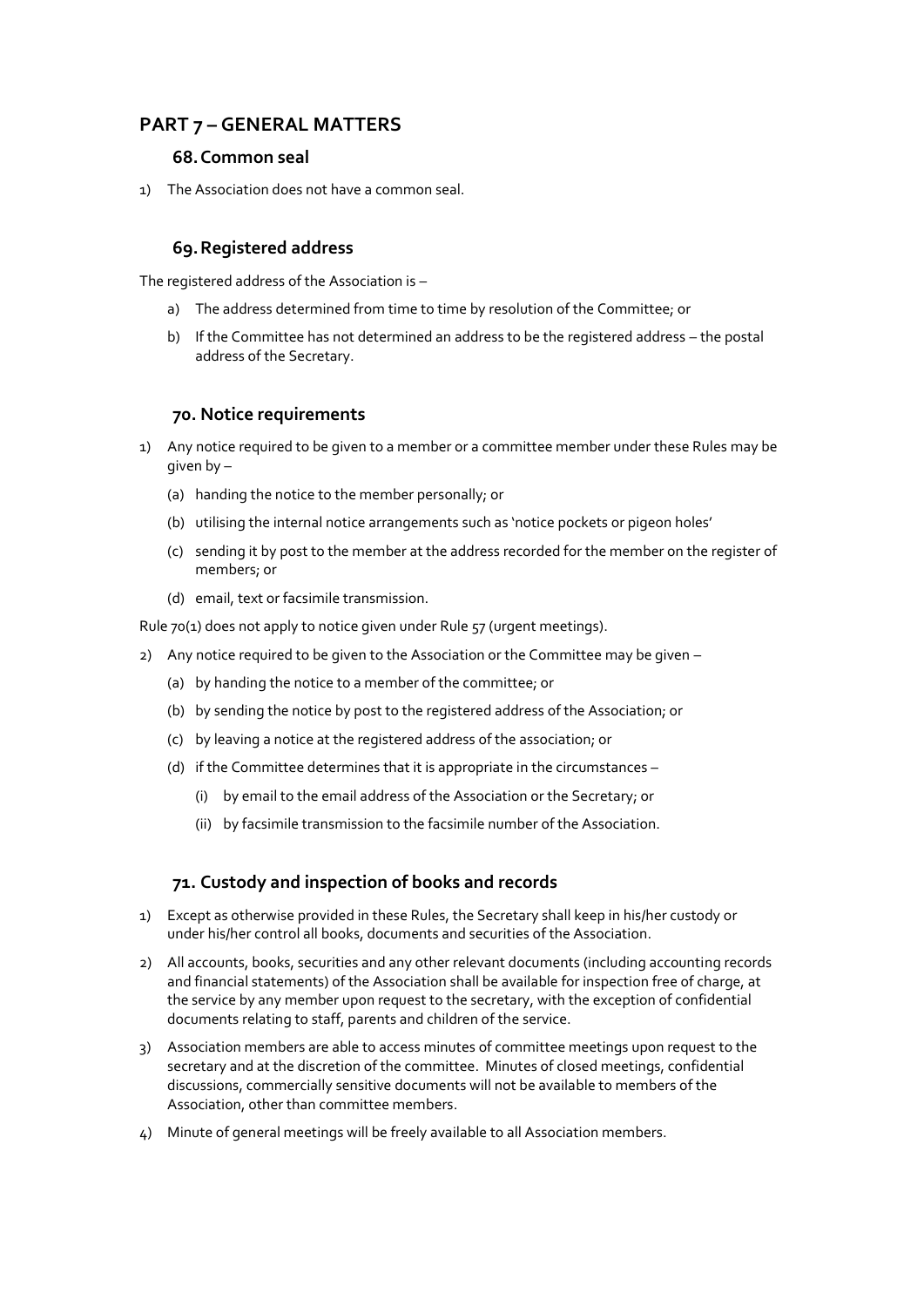- 5) Subject to the exception referred to in Rule 71(2), a member may make a copy of any of the records referred to in this rule and the Association may charge a reasonable fee for provision of a copy of such a record.
- 6) Copies of these rules are available to members and applicants for membership free of charge.
- 7) All documents belonging to the Association, being held by a member, must be returned to the Association within 28 days of that member ceasing to hold office or ceasing to be a member of the Association.
- 8) If such documents are not returned within 28 days, the Secretary or Statutory Manager of the Association shall send a written request, by registered mail to the person (or the person's estate).
- 9) If the documents are still not returned with 28 days of the request being sent, an application shall be made to the Magistrates Court regarding the matter.

For the purposes of this rule –

*Relevant documents* means the records and other documents, however compiled, recorded or stored, that relate to the incorporation and management of the Association and includes the following –

- (i) Its membership records
- (ii) Its financial statements
- (iii) Its financial records
- (iv) Records and documents relating to transactions, dealings, business or property of the Association.

# **72. Auditor**

- 1) Subject to the requirements under the Act, an Auditor or Auditors shall be appointed at the AGM each year and shall hold office until the next annual general meeting. In the event of a casual vacancy in the office of Auditor the Committee may temporarily appoint to such office some person qualified to hold the same; and the person so appointed may continue in office until the next annual general meeting.
- 2) The Auditor shall have access to the books and accounts of the Association at all times and shall make such reports as he/she considers necessary direct to the Committee.
- 3) The Auditor shall be a qualified accountant and must be registered as a company auditor, a member of the Australian Society of Certified Practising Accountants or the Institute of Chartered Accountants.
- 4) The Auditor shall prepare a report to the members for the Annual General Meeting and shall state in his/her report whether in his/her opinion:
	- (a) the balance sheet (with notes thereto) and statement of income and expenditure are properly drawn up so as to give a true and fair view of the state of the Association's financial affairs at the end of the financial year (or other date appropriate to the period covered by such balance sheet and statement) and of the financial results of its services for the period ended on that date;
	- (b) the accounting and other records examined by him/her have been properly maintained as required by the Act.
	- 5) The Auditor may, if he/she considered it desirable to do so, make a report direct to the members in general meeting and to the relevant government Departments on any other matter coming within the scope of his/her duties. If the Auditor makes such a report, he/she shall at the same time submit a copy thereof to the Committee for their information.